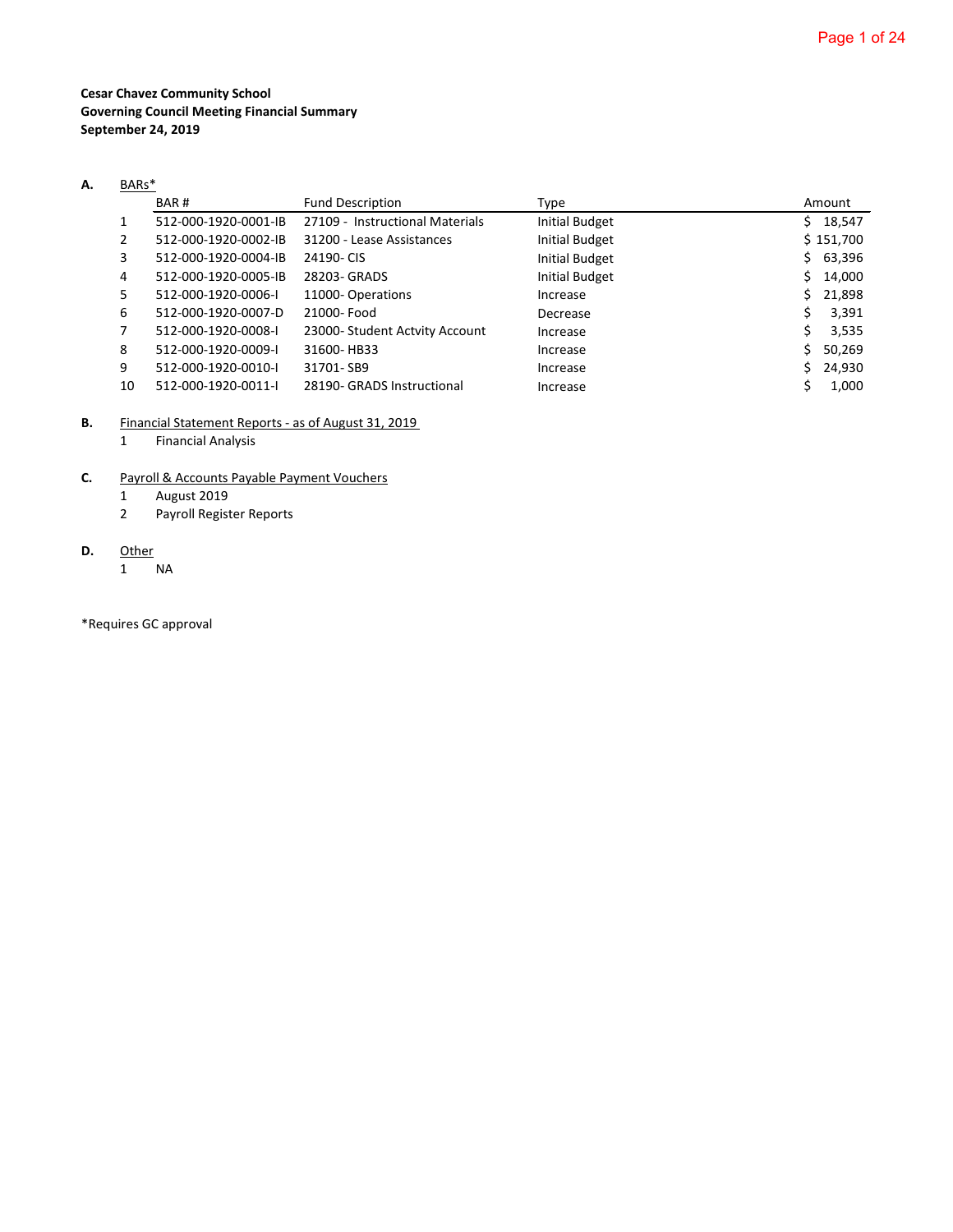#### **STATE OF NEW MEXICO**

#### **PUBLIC EDUCATION DEPARTMENT**

**300 Don Gaspar Santa Fe, NM 87501-2786**

# **Budget Adjustment Request**

**Adjustment Type:** Initial Budget

2019-2020 **Fiscal Year: Adjustment Changes Intent/Scope of Program Yes or No?:** No **Total Approved Budget (Flowthrough):**

**Entity Name:** Cesar Chavez Community School **Contact:** Amber Hillis, Business Manager **Phone:** 970-426-1747 **Email:** amber@k12accounting.com

|             | <b>FLOWTHROUGH ONLY</b> |                                          |           |           |                |              |                  |  |
|-------------|-------------------------|------------------------------------------|-----------|-----------|----------------|--------------|------------------|--|
|             |                         | <b>Budget Period: 07/01/2019</b>         |           | To:       | 06/30/2020     |              |                  |  |
|             |                         | A. Approved Carryover:                   |           |           |                |              |                  |  |
|             |                         | B. Total Current Year Allocation: 18,547 |           |           |                |              |                  |  |
|             |                         | D. Total Funding Available: 18,547       |           |           |                |              |                  |  |
| Revenue     | 27109.0000.43202        | \$18.547                                 |           |           |                |              |                  |  |
| <b>Fund</b> | <b>Eunction</b>         | <b>Object</b>                            | l Program | Job Class | Present Budget | Adi Amt Expl | Adi Budget   ADD |  |

| l Fund                                                           | l Function       | <b>Object</b>                                              | Program                                       | <b>Job Class</b>            | <b>Present Budget</b> | Adj Amt Exp | Adj Budget | <b>ADD'L FTEI</b> |
|------------------------------------------------------------------|------------------|------------------------------------------------------------|-----------------------------------------------|-----------------------------|-----------------------|-------------|------------|-------------------|
| 27109<br>Instructio<br>Inal Mats -<br>GAA of<br>l 2019           | 1000 Instruction | 56107 Instructional<br>Materials Credit -<br>50% Textbooks | 1010 Regular<br>Education (K-<br>12) Programs | 0000 No Job<br><b>Class</b> |                       | \$9,274     | \$9,274    |                   |
| 27109<br>Instructio<br>nal Mats -<br>GAA of<br>I <sub>2019</sub> | 1000 Instruction | 56111 Instructional<br>Materials Cash - 50%<br>Textbooks   | 1010 Regular<br>Education (K-<br>12) Programs | 0000 No Job<br>Class        |                       | \$9,273     | \$9,273    |                   |
|                                                                  |                  |                                                            |                                               |                             | Sub Total             | \$18,547    |            |                   |
|                                                                  |                  |                                                            |                                               |                             | Indirect Cost         |             |            |                   |
|                                                                  |                  |                                                            |                                               |                             | <b>DOC. TOTAL</b>     | \$18,547    |            |                   |

**Justification:**

Initial Allocations of funding for FY20.

Compliance with Sections 10-15-1 and 22-8-12, NMSA, 1978 Compilation:

A. The requested budget/changes were authorized at a scheduled Board of Education or Governance Council meeting open to the public on:

B. Justification for the transfer: Explanation such as "underbudgeted", "insufficient budget", or "needed to close out Project" ARE NOT ACCEPTABLE. Attach additional sheets if necessary.

ALL TRANSFER BARS MUST NET OUT TO ZERO ON THE DOC. TOTAL LINE.

**Doc. ID:** 512-000-1920-0001-IB

**Fund Type:** Flowthrough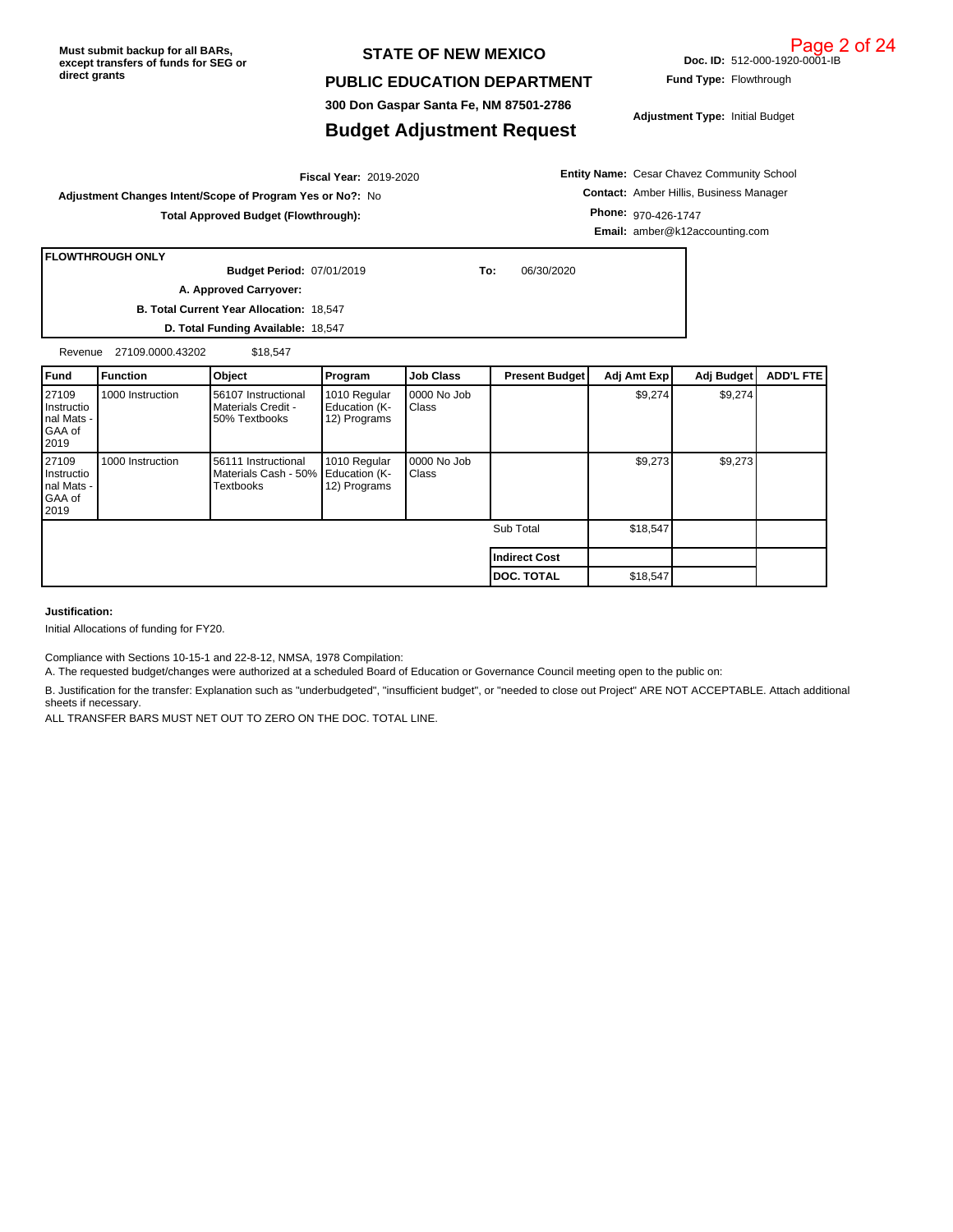#### **STATE OF NEW MEXICO**

#### **PUBLIC EDUCATION DEPARTMENT**

**300 Don Gaspar Santa Fe, NM 87501-2786**

#### **Budget Adjustment Request**

**Adjustment Type:** Initial Budget

**Doc. ID:** 512-000-1920-0002-IB **Fund Type:** General Fund / Capital

Outlay / Debt Service

2019-2020 **Fiscal Year: Adjustment Changes Intent/Scope of Program Yes or No?:** No **Total Approved Budget (Flowthrough):**

**Entity Name:** Cesar Chavez Community School **Contact:** Amber Hillis, Business Manager **Phone:** 970-426-1747 **Email:** amber@k12accounting.com

**FLOWTHROUGH ONLY**

**Budget Period:**

**To:** Jun 30 2020 12:00AM

**B. Total Current Year Allocation: A. Approved Carryover:** 

**D. Total Funding Available:**

Revenue 31200.0000.43209 \$151,700

| Fund                                           | Function            | Object                               | Program             | <b>Job Class</b>     | <b>Present Budget</b> | Adj Amt Exp | Adj Budget | ADD'L FTE |
|------------------------------------------------|---------------------|--------------------------------------|---------------------|----------------------|-----------------------|-------------|------------|-----------|
| 31200<br>Public<br>School<br>Capital<br>Outlay | 4000 Capital Outlay | 54610 Rental - Land<br>and Buildings | 10000 No<br>Program | 0000 No Job<br>Class |                       | \$151,700   | \$151,700  |           |
|                                                |                     |                                      |                     |                      | Sub Total             | \$151,700   |            |           |
|                                                |                     |                                      |                     |                      | l Indirect Cost       |             |            |           |
|                                                |                     |                                      |                     |                      | <b>I DOC. TOTAL</b>   | \$151,700   |            |           |

#### **Justification:**

Per PSCOC FY20 Award Letter dated 9/11/2019.

Compliance with Sections 10-15-1 and 22-8-12, NMSA, 1978 Compilation:

A. The requested budget/changes were authorized at a scheduled Board of Education or Governance Council meeting open to the public on:

B. Justification for the transfer: Explanation such as "underbudgeted", "insufficient budget", or "needed to close out Project" ARE NOT ACCEPTABLE. Attach additional sheets if necessary.

ALL TRANSFER BARS MUST NET OUT TO ZERO ON THE DOC. TOTAL LINE.

| <b>Approvals by Digital Signature</b> |                         |                      |
|---------------------------------------|-------------------------|----------------------|
| Name                                  | <u>Role</u>             | Date                 |
| Amber Hillis                          | <b>Business Manager</b> | 9/23/2019 1:49:26 PM |

Page 3 of 24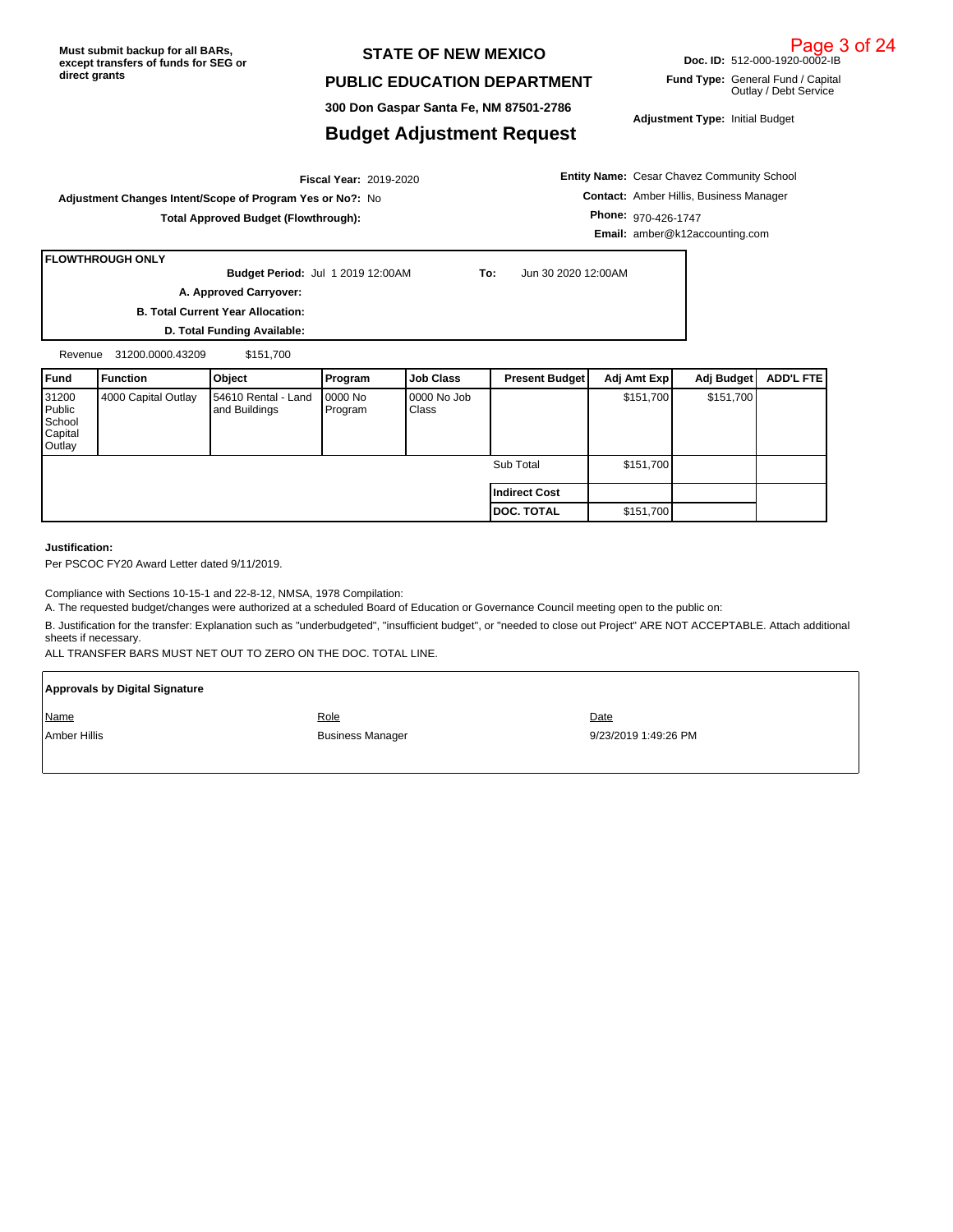**FLOWTHROUGH ONLY**

Compreh ensive Support and Improvem ent (CSI)

#### **STATE OF NEW MEXICO**

#### **PUBLIC EDUCATION DEPARTMENT**

**300 Don Gaspar Santa Fe, NM 87501-2786**

## **Budget Adjustment Request**

**Doc. ID:** 512-000-1920-0004-IB

2019-2020 **Fiscal Year: Adjustment Changes Intent/Scope of Program Yes or No?:** No **Total Approved Budget (Flowthrough):**

**A. Approved Carryover:** 

**Entity Name:** Cesar Chavez Community School **Contact:** Amber Hillis, Business Manager **Phone:** 970-426-1747 **Email:** amber@k12accounting.com

|                                                                                    |                          | D. Total Funding Available: 63,396          |                                               |                                                     |                       |             |            |                  |
|------------------------------------------------------------------------------------|--------------------------|---------------------------------------------|-----------------------------------------------|-----------------------------------------------------|-----------------------|-------------|------------|------------------|
|                                                                                    | Revenue 24190.0000.44500 | \$63,396                                    |                                               |                                                     |                       |             |            |                  |
| Fund                                                                               | <b>Function</b>          | Object                                      | Program                                       | <b>Job Class</b>                                    | <b>Present Budget</b> | Adj Amt Exp | Adj Budget | <b>ADD'L FTE</b> |
| 24190<br>Title I -<br>Compreh<br>ensive<br>Support<br>and<br>Improvem<br>ent (CSI) | 1000 Instruction         | 51100 Salaries<br>Expense                   | 1010 Regular<br>Education (K-<br>12) Programs | 1711<br>Instructional<br>Assistants-<br>Grades 1-12 |                       | \$34,962    | \$34,962   | 1.00             |
| 24190<br>Title I -<br>Compreh<br>ensive<br>Support<br>and<br>Improvem<br>ent (CSI) | 1000 Instruction         | 51300 Additional<br>Compensation            | 1010 Regular<br>Education (K-<br>12) Programs | 1411 Teachers-<br>Grades 1-12                       |                       | \$12,796    | \$12,796   | 0.25             |
| 24190<br>Title I -<br>Compreh<br>ensive<br>Support<br>and<br>Improvem<br>ent (CSI) | 1000 Instruction         | 52111 Educational<br>Retirement             | 0000 No<br>Program                            | 0000 No Job<br>Class                                |                       | \$5,420     | \$5,420    |                  |
| 24190<br>Title I -<br>Compreh<br>ensive<br>Support<br>and<br>Improvem<br>ent (CSI) | 1000 Instruction         | 52112 ERA - Retiree<br>Health               | 0000 No<br>Program                            | 0000 No Job<br>Class                                |                       | \$808       | \$808      |                  |
| 24190<br>Title I -<br>Compreh<br>ensive<br>Support<br>and<br>Improvem<br>ent (CSI) | 1000 Instruction         | 52210 FICA<br>Payments                      | 0000 No<br>Program                            | 0000 No Job<br>Class                                |                       | \$2,584     | \$2,584    |                  |
| 24190<br>Title I -<br>Compreh<br>ensive<br>Support<br>and<br>Improvem<br>ent (CSI) | 1000 Instruction         | 52220 Medicare<br>Payments                  | 0000 No<br>Program                            | 0000 No Job<br>Class                                |                       | \$600       | \$600      |                  |
| 24190<br>Title I -                                                                 | 1000 Instruction         | 52311 Health and<br><b>Medical Premiums</b> | 0000 No<br>Program                            | 0000 No Job<br>Class                                |                       | \$2,500     | \$2,500    |                  |

**Fund Type:** Flowthrough

**Adjustment Type:** Initial Budget

**B. Total Current Year Allocation:** 63,396

07/01/2019 **To:** 06/30/2020 **Budget Period:**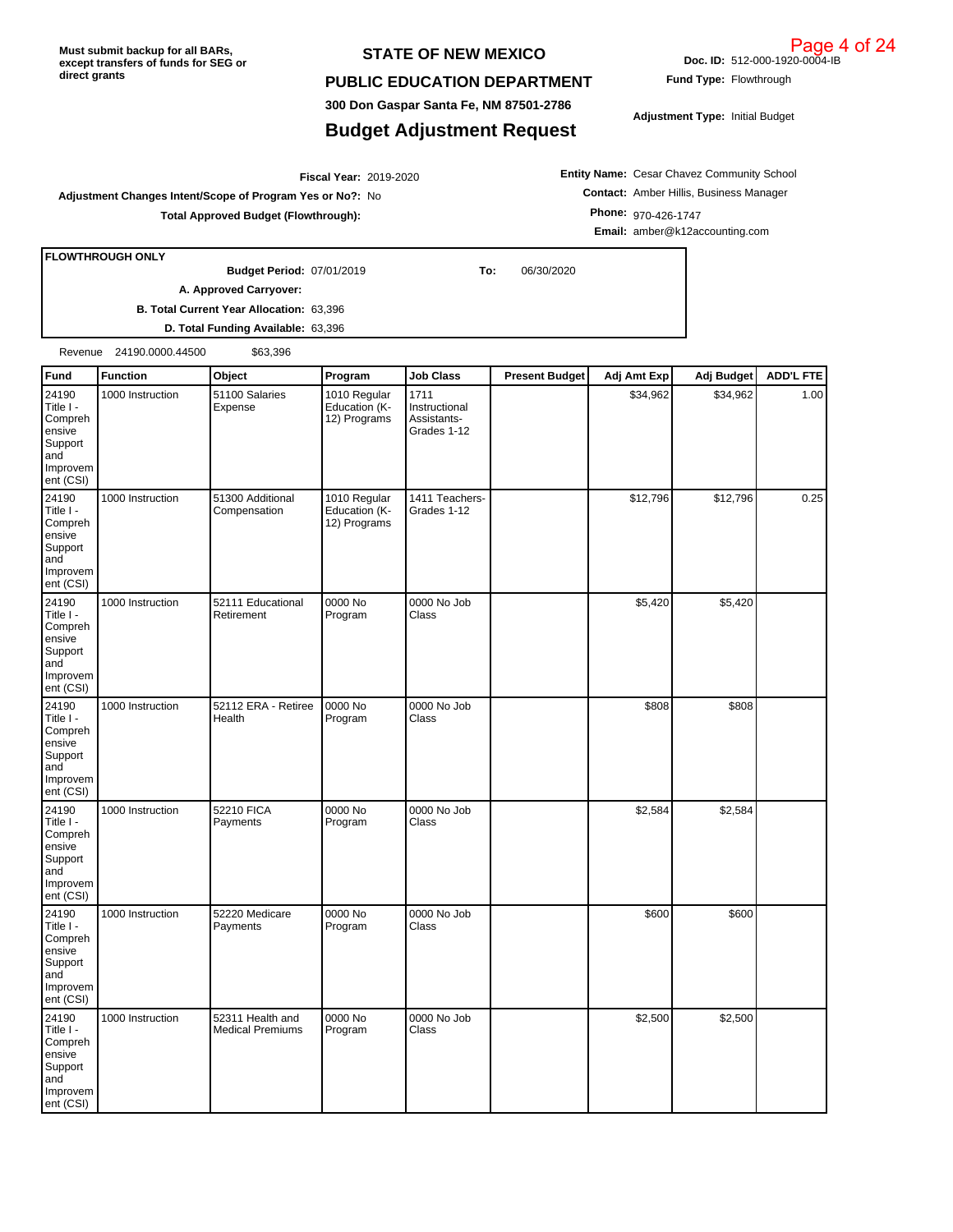| 24190<br>Title I -<br>Compreh<br>ensive<br>Support<br>and<br>Improvem<br>ent (CSI) | 1000 Instruction | 52312 Life                               | 0000 No<br>Program                            | 0000 No Job<br>Class |                      | \$60     | \$60    |      | Page 5 of 24 |
|------------------------------------------------------------------------------------|------------------|------------------------------------------|-----------------------------------------------|----------------------|----------------------|----------|---------|------|--------------|
| 24190<br>Title I -<br>Compreh<br>ensive<br>Support<br>and<br>Improvem<br>ent (CSI) | 1000 Instruction | 52313 Dental                             | 0000 No<br>Program                            | 0000 No Job<br>Class |                      | \$400    | \$400   |      |              |
| 24190<br>Title I -<br>Compreh<br>ensive<br>Support<br>and<br>Improvem<br>ent (CSI) | 1000 Instruction | 52314 Vision                             | 0000 No<br>Program                            | 0000 No Job<br>Class |                      | \$160    | \$160   |      |              |
| 24190<br>Title I -<br>Compreh<br>ensive<br>Support<br>and<br>Improvem<br>ent (CSI) | 1000 Instruction | 52500<br>Unemployment<br>Compensation    | 0000 No<br>Program                            | 0000 No Job<br>Class |                      | \$950    | \$950   |      |              |
| 24190<br>Title I -<br>Compreh<br>ensive<br>Support<br>and<br>Improvem<br>ent (CSI) | 1000 Instruction | 52710 Workers<br>Compensation<br>Premium | 0000 No<br>Program                            | 0000 No Job<br>Class |                      | \$56     | \$56    |      |              |
| 24190<br>Title I -<br>Compreh<br>ensive<br>Support<br>and<br>Improvem<br>ent (CSI) | 1000 Instruction | 57332 Supply Assets<br>(\$5,000 or less) | 1010 Regular<br>Education (K-<br>12) Programs | 0000 No Job<br>Class |                      | \$2,100  | \$2,100 |      |              |
|                                                                                    |                  |                                          |                                               |                      | Sub Total            | \$63,396 |         | 1.25 |              |
|                                                                                    |                  |                                          |                                               |                      | <b>Indirect Cost</b> |          |         |      |              |
|                                                                                    |                  |                                          |                                               |                      | <b>DOC. TOTAL</b>    | \$63,396 |         |      |              |

**Justification:**

Initial Budget per award letter.

Compliance with Sections 10-15-1 and 22-8-12, NMSA, 1978 Compilation:

A. The requested budget/changes were authorized at a scheduled Board of Education or Governance Council meeting open to the public on:

B. Justification for the transfer: Explanation such as "underbudgeted", "insufficient budget", or "needed to close out Project" ARE NOT ACCEPTABLE. Attach additional sheets if necessary.

ALL TRANSFER BARS MUST NET OUT TO ZERO ON THE DOC. TOTAL LINE.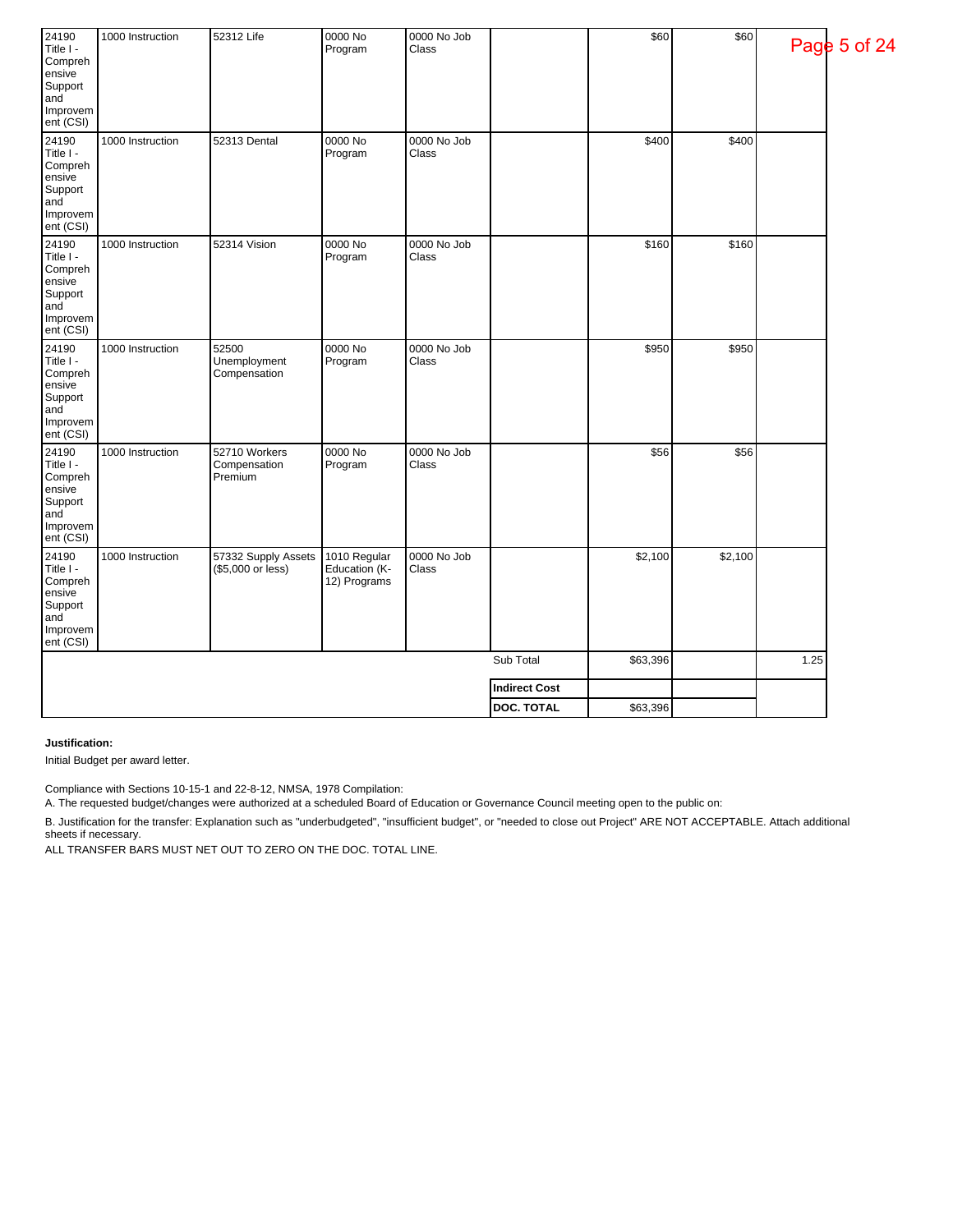#### **STATE OF NEW MEXICO**

#### **PUBLIC EDUCATION DEPARTMENT**

**300 Don Gaspar Santa Fe, NM 87501-2786**

# **Budget Adjustment Request**

**Fund Type:** Direct Grant

**Doc. ID:** 512-000-1920-0005-IB

**Adjustment Type:** Initial Budget

2019-2020 **Fiscal Year: Adjustment Changes Intent/Scope of Program Yes or No?:** No **Total Approved Budget (Flowthrough):**

**Entity Name:** Cesar Chavez Community School **Contact:** Amber Hillis, Business Manager **Phone:** 970-426-1747 **Email:** amber@k12accounting.com

**FLOWTHROUGH ONLY**

**Budget Period:** Jul 1 2019 12:00AM **To:** Jun 30 2020 12:00AM

**B. Total Current Year Allocation: A. Approved Carryover:** 

**D. Total Funding Available:**

Revenue 28203.0000.43203 \$14,000

| Fund                          | Function         | Object                                            | Program                                       | <b>Job Class</b>              | <b>Present Budget</b> | Adj Amt Exp    | Adj Budget     | <b>ADD'L FTE</b> |
|-------------------------------|------------------|---------------------------------------------------|-----------------------------------------------|-------------------------------|-----------------------|----------------|----------------|------------------|
| 28203<br><b>GRADS</b><br>Plus | 1000 Instruction | 51100 Salaries<br>Expense                         | 1010 Regular<br>Education (K-<br>12) Programs | 1411 Teachers-<br>Grades 1-12 |                       | \$9,869        | \$9,869        | 0.34             |
| 28203<br><b>GRADS</b><br>Plus | 1000 Instruction | 52111 Educational<br>Retirement                   | 0000 No<br>Program                            | 0000 No Job<br>Class          |                       | \$1,116        | \$1,116        |                  |
| 28203<br><b>GRADS</b><br>Plus | 1000 Instruction | 52112 ERA - Retiree<br>Health                     | 0000 No<br>Program                            | 0000 No Job<br>Class          |                       | \$160          | \$160          |                  |
| 28203<br><b>GRADS</b><br>Plus | 1000 Instruction | 52210 FICA<br>Payments                            | 0000 No<br>Program                            | 0000 No Job<br>Class          |                       | \$498          | \$498          |                  |
| 28203<br><b>GRADS</b><br>Plus | 1000 Instruction | 52220 Medicare<br>Payments                        | 0000 No<br>Program                            | 0000 No Job<br>Class          |                       | \$117          | \$117          |                  |
| 28203<br><b>GRADS</b><br>Plus | 1000 Instruction | 52500<br>Unemployment<br>Compensation             | 0000 No<br>Program                            | 0000 No Job<br>Class          |                       | \$150          | \$150          |                  |
| 28203<br><b>GRADS</b><br>Plus | 1000 Instruction | 52710 Workers<br>Compensation<br>Premium          | 0000 No<br>Program                            | 0000 No Job<br>Class          |                       | \$81           | \$81           |                  |
| 28203<br><b>GRADS</b><br>Plus | 1000 Instruction | 52720 Workers<br>Compensation<br>Employer's Fee   | 0000 No<br>Program                            | 0000 No Job<br>Class          |                       | s <sub>9</sub> | s <sub>9</sub> |                  |
| 28203<br><b>GRADS</b><br>Plus | 1000 Instruction | 55819 Employee<br>Travel - Teachers               | 1010 Regular<br>Education (K-<br>12) Programs | 0000 No Job<br>Class          |                       | \$500          | \$500          |                  |
| 28203<br><b>GRADS</b><br>Plus | 1000 Instruction | 56118 General<br>Supplies and<br><b>Materials</b> | 1010 Regular<br>Education (K-<br>12) Programs | 0000 No Job<br>Class          |                       | \$1,500        | \$1,500        |                  |
|                               |                  |                                                   |                                               |                               | Sub Total             | \$14,000       |                | 0.34             |
|                               |                  |                                                   |                                               |                               | <b>Indirect Cost</b>  |                |                |                  |
|                               |                  |                                                   |                                               |                               | <b>DOC. TOTAL</b>     | \$14,000       |                |                  |

#### **Justification:**

To budget FY20 award.

Compliance with Sections 10-15-1 and 22-8-12, NMSA, 1978 Compilation:

A. The requested budget/changes were authorized at a scheduled Board of Education or Governance Council meeting open to the public on:

B. Justification for the transfer: Explanation such as "underbudgeted", "insufficient budget", or "needed to close out Project" ARE NOT ACCEPTABLE. Attach additional sheets if necessary.

ALL TRANSFER BARS MUST NET OUT TO ZERO ON THE DOC. TOTAL LINE.

Page 6 of 24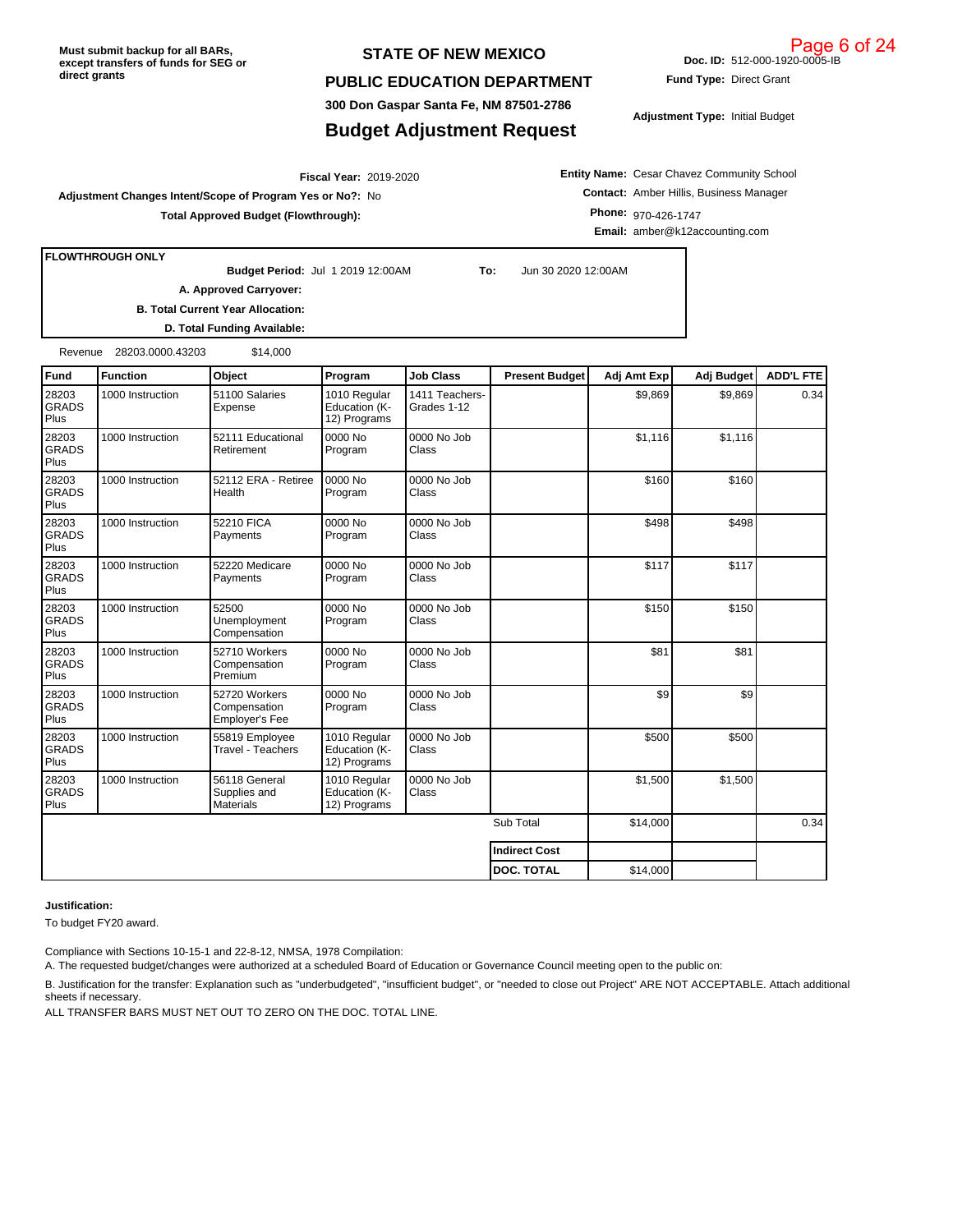#### **STATE OF NEW MEXICO**

#### **PUBLIC EDUCATION DEPARTMENT**

**300 Don Gaspar Santa Fe, NM 87501-2786**

#### **Budget Adjustment Request**

**Entity Name:** Cesar Chavez Community School **Contact:** Amber Hillis, Business Manager **Phone:** 970-426-1747

**FLOWTHROUGH ONLY**

**Budget Period: A. Approved Carryover:** 

2019-2020 **Fiscal Year:**

**To:** Jun 30 2020 12:00AM

**B. Total Current Year Allocation: D. Total Funding Available:**

**Adjustment Changes Intent/Scope of Program Yes or No?:** No

**Total Approved Budget (Flowthrough):**

Revenue 11000.0000.11111 \$21,898

| Fund                     | <b>Function</b>                                   | Object                                            | Program                                       | <b>Job Class</b>     | <b>Present Budget</b> | Adj Amt Exp | Adj Budget | <b>ADD'L FTE</b> |
|--------------------------|---------------------------------------------------|---------------------------------------------------|-----------------------------------------------|----------------------|-----------------------|-------------|------------|------------------|
| 11000<br>Operation<br>al | 1000 Instruction                                  | 53330 Professional<br>Development                 | 2000 Special<br>Programs                      | 0000 No Job<br>Class |                       | \$500       | \$500      |                  |
| 11000<br>Operation<br>al | 1000 Instruction                                  | 53711 Other Charges                               | 1010 Regular<br>Education (K-<br>12) Programs | 0000 No Job<br>Class |                       | \$1,500     | \$1,500    |                  |
| 11000<br>Operation<br>al | 1000 Instruction                                  | 56112 Other<br><b>Textbooks</b>                   | 1010 Regular<br>Education (K-<br>12) Programs | 0000 No Job<br>Class |                       | \$500       | \$500      |                  |
| 11000<br>Operation<br>al | 2100 Support<br>Services-Students                 | 53414 Other Services                              | 10000 No<br>Program                           | 0000 No Job<br>Class | \$19,950              | \$500       | \$20,450   |                  |
| 11000<br>Operation<br>al | 2100 Support<br>Services-Students                 | 56113 Software                                    | 0000 No<br>Program                            | 0000 No Job<br>Class |                       | \$760       | \$760      |                  |
| 11000<br>Operation<br>al | 2400 Support<br>Services-School<br>Administration | 53414 Other Services                              | 0000 No<br>Program                            | 0000 No Job<br>Class |                       | \$1,000     | \$1,000    |                  |
| 11000<br>Operation<br>al | 2400 Support<br>Services-School<br>Administration | 56118 General<br>Supplies and<br><b>Materials</b> | 0000 No<br>Program                            | 0000 No Job<br>Class | \$25,950              | \$815       | \$26,765   |                  |
| 11000<br>Operation<br>al | 2500 Central<br>Services                          | 53711 Other Charges                               | 0000 No<br>Program                            | 0000 No Job<br>Class |                       | \$323       | \$323      |                  |
| 11000<br>Operation<br>al | 2600 Operation &<br>Maintenance of Plant          | 54610 Rental - Land<br>and Buildings              | 0000 No<br>Program                            | 0000 No Job<br>Class | \$257,630             | \$13,500    | \$271,130  |                  |
| 11000<br>Operation<br>al | 2600 Operation &<br>Maintenance of Plant          | 57332 Supply Assets<br>(\$5,000 or less)          | 0000 No<br>Program                            | 0000 No Job<br>Class |                       | \$2,500     | \$2,500    |                  |
|                          |                                                   |                                                   |                                               |                      | Sub Total             | \$21,898    |            |                  |
|                          |                                                   |                                                   |                                               |                      | <b>Indirect Cost</b>  |             |            |                  |
|                          |                                                   |                                                   |                                               |                      | <b>DOC. TOTAL</b>     | \$21,898    |            |                  |

#### **Justification:**

Cash carryover from FY19.

Compliance with Sections 10-15-1 and 22-8-12, NMSA, 1978 Compilation:

A. The requested budget/changes were authorized at a scheduled Board of Education or Governance Council meeting open to the public on:

B. Justification for the transfer: Explanation such as "underbudgeted", "insufficient budget", or "needed to close out Project" ARE NOT ACCEPTABLE. Attach additional sheets if necessary.

ALL TRANSFER BARS MUST NET OUT TO ZERO ON THE DOC. TOTAL LINE.

**Doc. ID:** 512-000-1920-0006-I Page 7 of 24

**Fund Type:** General Fund / Capital Outlay / Debt Service

**Adjustment Type:** Increase

**Email:** amber@k12accounting.com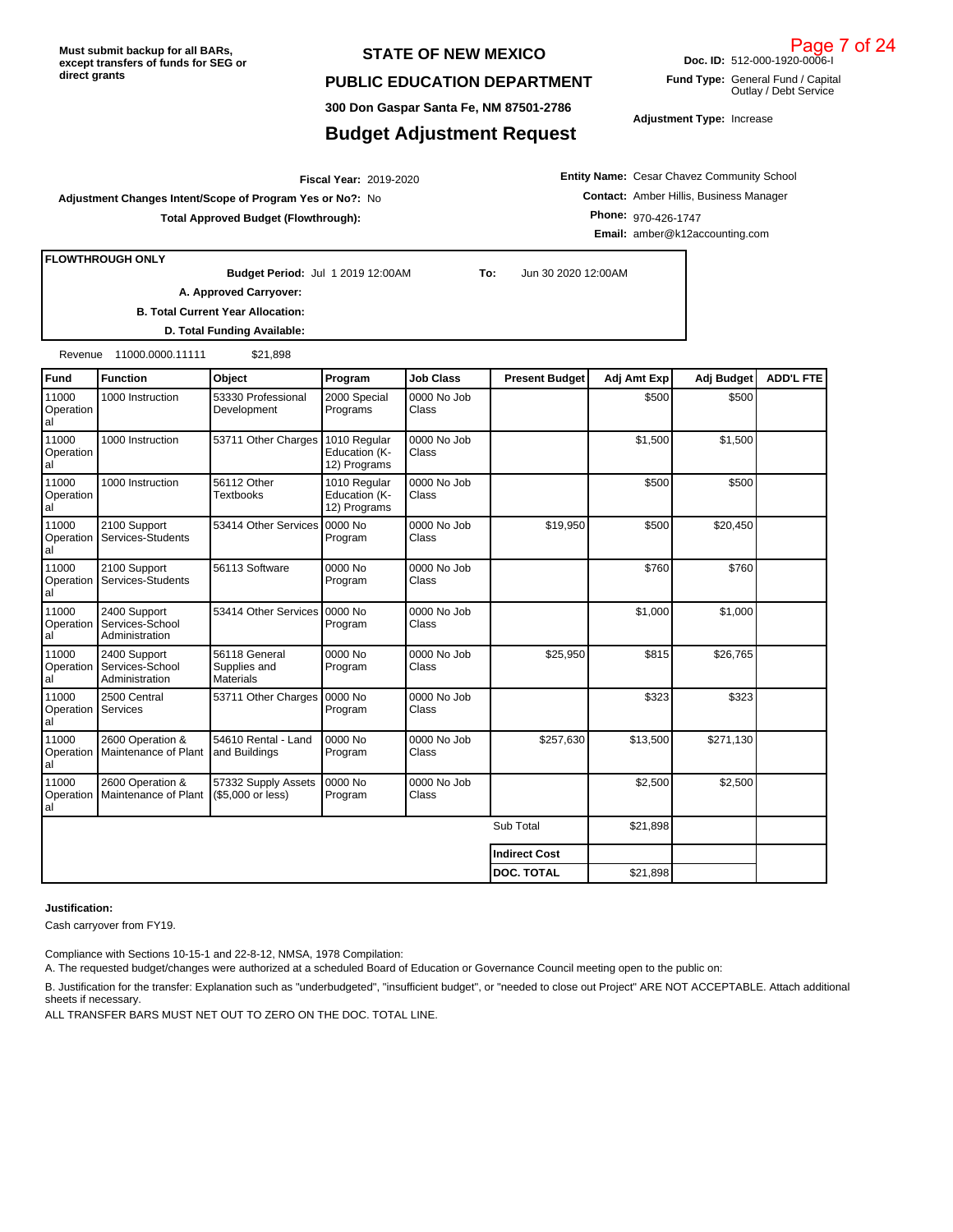#### **STATE OF NEW MEXICO**

#### **PUBLIC EDUCATION DEPARTMENT**

**300 Don Gaspar Santa Fe, NM 87501-2786**

#### **Budget Adjustment Request**

**Adjustment Type:** Decrease

2019-2020 **Fiscal Year: Adjustment Changes Intent/Scope of Program Yes or No?:** No **Total Approved Budget (Flowthrough):**

**Entity Name:** Cesar Chavez Community School **Contact:** Amber Hillis, Business Manager **Phone:** 970-426-1747

**Email:** amber@k12accounting.com

#### **FLOWTHROUGH ONLY**

**To:** Jun 30 2020 12:00AM **Budget Period: A. Approved Carryover:** 

**B. Total Current Year Allocation:**

**D. Total Funding Available:**

Revenue 21000.0000.11112 (\$3,391)

| <b>IFund</b>                            | Function                         | <b>Object</b>      | Program             | <b>Job Class</b>        | <b>Present Budget</b> | Adj Amt Exp | Adj Budget | ADD'L FTE |
|-----------------------------------------|----------------------------------|--------------------|---------------------|-------------------------|-----------------------|-------------|------------|-----------|
| 21000<br><b>Food</b><br><b>Services</b> | 3100 Food Services<br>Operations | <b>156116 Food</b> | 10000 No<br>Program | $10000$ No Job<br>Class | \$63,895              | (S3,391)    | \$60,504   |           |
|                                         |                                  |                    |                     |                         | Sub Total             | (\$3,391)   |            |           |
|                                         |                                  |                    |                     |                         | l Indirect Cost       |             |            |           |
|                                         |                                  |                    |                     |                         | <b>IDOC. TOTAL</b>    | (\$3,391)   |            |           |

#### **Justification:**

Cash carryover for FY19.

Compliance with Sections 10-15-1 and 22-8-12, NMSA, 1978 Compilation:

A. The requested budget/changes were authorized at a scheduled Board of Education or Governance Council meeting open to the public on:

B. Justification for the transfer: Explanation such as "underbudgeted", "insufficient budget", or "needed to close out Project" ARE NOT ACCEPTABLE. Attach additional sheets if necessary.

ALL TRANSFER BARS MUST NET OUT TO ZERO ON THE DOC. TOTAL LINE.

Page 8 of 24

#### **Doc. ID:** 512-000-1920-0007-D

**Fund Type:** General Fund / Capital Outlay / Debt Service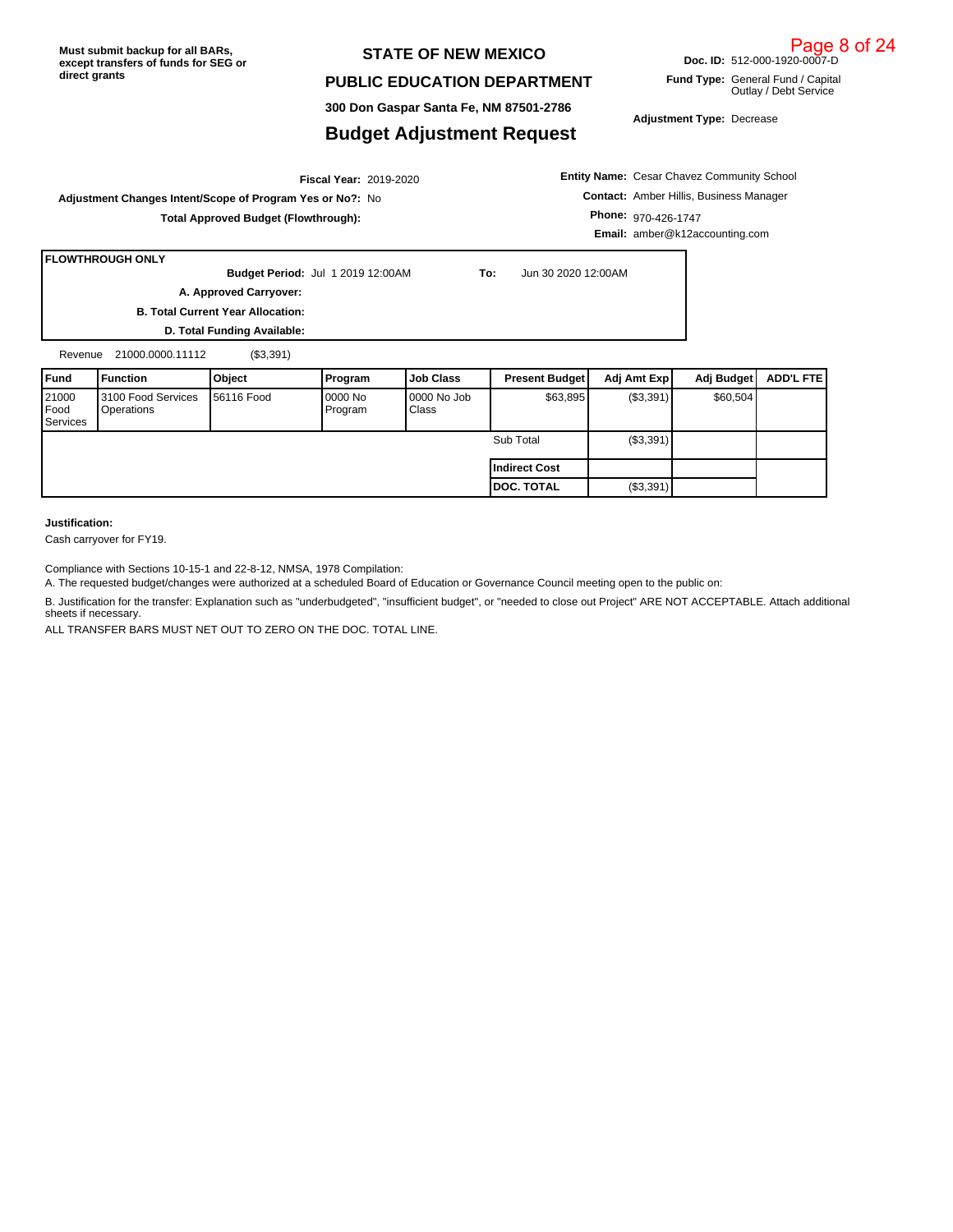#### **STATE OF NEW MEXICO**

#### **PUBLIC EDUCATION DEPARTMENT**

**300 Don Gaspar Santa Fe, NM 87501-2786**

#### **Budget Adjustment Request**

**Adjustment Type:** Increase

**Doc. ID:** 512-000-1920-0008-I **Fund Type:** General Fund / Capital

Outlay / Debt Service

2019-2020 **Fiscal Year: Adjustment Changes Intent/Scope of Program Yes or No?:** No

**Total Approved Budget (Flowthrough):**

**Entity Name:** Cesar Chavez Community School **Contact:** Amber Hillis, Business Manager **Phone:** 970-426-1747 **Email:** amber@k12accounting.com

**FLOWTHROUGH ONLY**

**Budget Period:** Jul 1 2019 12:00AM **To:** Jun 30 2020 12:00AM

**B. Total Current Year Allocation: A. Approved Carryover:** 

**D. Total Funding Available:**

Revenue 23000.0000.11112 \$3,535

| Fund                                          | <b>Function</b>  | Object                                            | Program                                       | <b>Job Class</b>     | <b>Present Budget</b> | Adj Amt Exp | Adj Budget | <b>ADD'L FTE</b> |
|-----------------------------------------------|------------------|---------------------------------------------------|-----------------------------------------------|----------------------|-----------------------|-------------|------------|------------------|
| 23000<br>Non-<br>Instructio<br>nal<br>Support | 1000 Instruction | 53711 Other Charges                               | 0000 No<br>Program                            | 0000 No Job<br>Class |                       | \$500       | \$500      |                  |
| 23000<br>Non-<br>Instructio<br>nal<br>Support | 1000 Instruction | 56118 General<br>Supplies and<br><b>Materials</b> | 0000 No<br>Program                            | 0000 No Job<br>Class | \$989                 | \$2,500     | \$3,489    |                  |
| 23000<br>Non-<br>Instructio<br>nal<br>Support | 1000 Instruction | 56118 General<br>Supplies and<br><b>Materials</b> | 1010 Regular<br>Education (K-<br>12) Programs | 0000 No Job<br>Class |                       | \$535       | \$535      |                  |
|                                               |                  |                                                   |                                               |                      | Sub Total             | \$3,535     |            |                  |
|                                               |                  |                                                   |                                               |                      | <b>Indirect Cost</b>  |             |            |                  |
|                                               |                  |                                                   |                                               |                      | <b>DOC. TOTAL</b>     | \$3,535     |            |                  |

#### **Justification:**

Cash carryover FY20.

Compliance with Sections 10-15-1 and 22-8-12, NMSA, 1978 Compilation:

A. The requested budget/changes were authorized at a scheduled Board of Education or Governance Council meeting open to the public on:

B. Justification for the transfer: Explanation such as "underbudgeted", "insufficient budget", or "needed to close out Project" ARE NOT ACCEPTABLE. Attach additional sheets if necessary.

ALL TRANSFER BARS MUST NET OUT TO ZERO ON THE DOC. TOTAL LINE.

## Page 9 of 24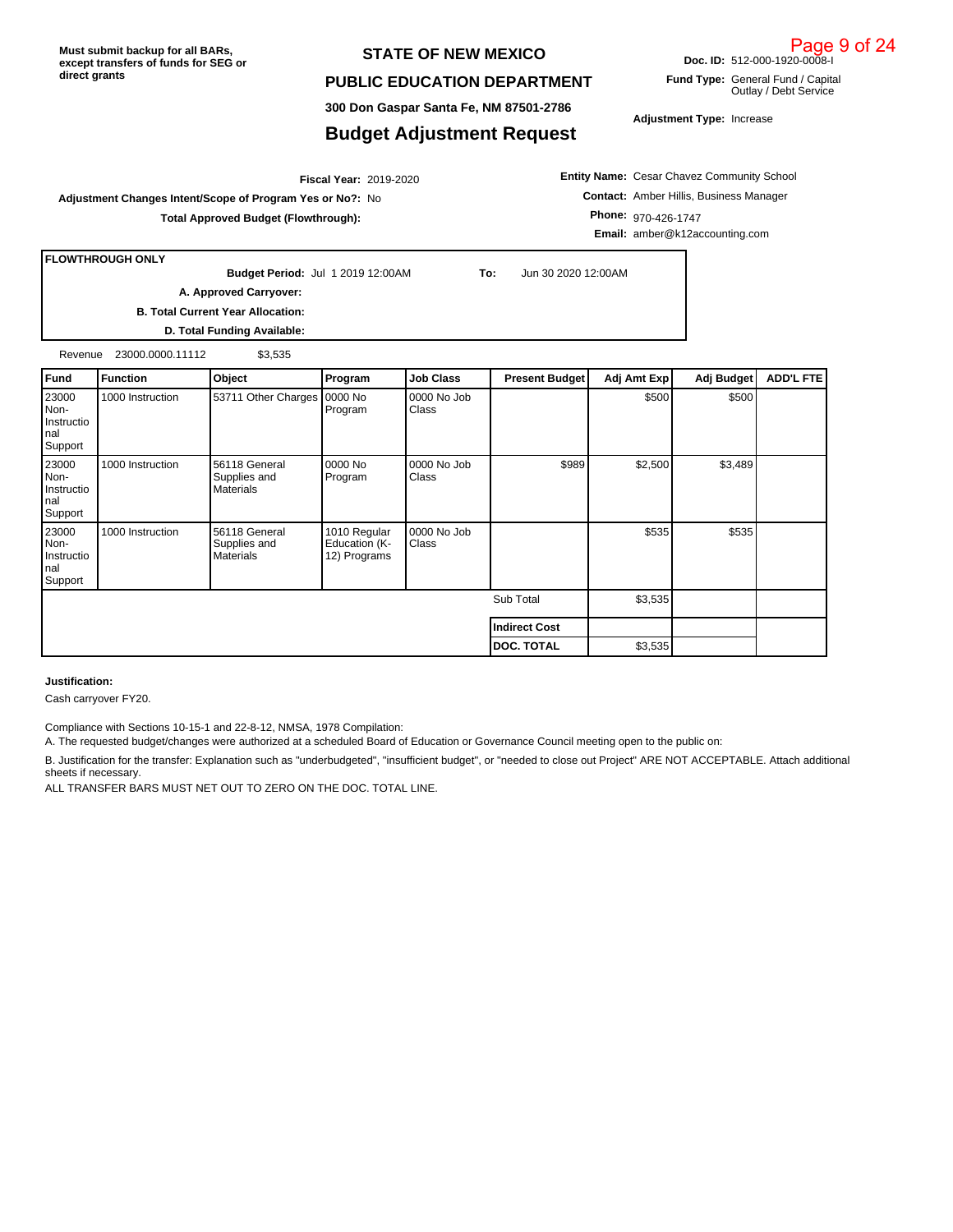#### **STATE OF NEW MEXICO**

#### **PUBLIC EDUCATION DEPARTMENT**

**300 Don Gaspar Santa Fe, NM 87501-2786**

#### **Budget Adjustment Request**

**Adjustment Type:** Increase

**Doc. ID:** 512-000-1920-0009-I **Fund Type:** General Fund / Capital

Outlay / Debt Service

2019-2020 **Fiscal Year: Adjustment Changes Intent/Scope of Program Yes or No?:** No

**Total Approved Budget (Flowthrough):**

**Entity Name:** Cesar Chavez Community School **Contact:** Amber Hillis, Business Manager **Phone:** 970-426-1747 **Email:** amber@k12accounting.com

**FLOWTHROUGH ONLY**

**Budget Period:**

**To:** Jun 30 2020 12:00AM

**B. Total Current Year Allocation:**

**A. Approved Carryover:** 

**D. Total Funding Available:**

Revenue 31600.0000.11112 \$50,269

| Fund                                           | <b>Function</b>                                    | Object                                      | Program                    | <b>Job Class</b>     | <b>Present Budget</b> | Adj Amt Exp | Adj Budget | <b>ADD'L FTE</b> |
|------------------------------------------------|----------------------------------------------------|---------------------------------------------|----------------------------|----------------------|-----------------------|-------------|------------|------------------|
| 31600<br>Capital<br>Improvem<br>ents HB-<br>33 | 2300 Support<br>Services-General<br>Administration | 53712 County Tax<br><b>Collection Costs</b> | 0000 No<br>Program         | 0000 No Job<br>Class | \$1,500               | \$500       | \$2,000    |                  |
| 31600<br>Capital<br>Improvem<br>ents HB-<br>33 | 4000 Capital Outlay                                | 54640 Rental - Lease<br>To Purchase         | <b>10000 No</b><br>Program | 0000 No Job<br>Class | \$470,023             | \$49,769    | \$519,792  |                  |
|                                                |                                                    |                                             |                            |                      | Sub Total             | \$50,269    |            |                  |
|                                                |                                                    |                                             |                            |                      | <b>Indirect Cost</b>  |             |            |                  |
|                                                |                                                    |                                             |                            |                      | <b>DOC. TOTAL</b>     | \$50,269    |            |                  |

#### **Justification:**

Cash carryover FY19.

Compliance with Sections 10-15-1 and 22-8-12, NMSA, 1978 Compilation:

A. The requested budget/changes were authorized at a scheduled Board of Education or Governance Council meeting open to the public on:

B. Justification for the transfer: Explanation such as "underbudgeted", "insufficient budget", or "needed to close out Project" ARE NOT ACCEPTABLE. Attach additional sheets if necessary.

ALL TRANSFER BARS MUST NET OUT TO ZERO ON THE DOC. TOTAL LINE.

Page 10 of 24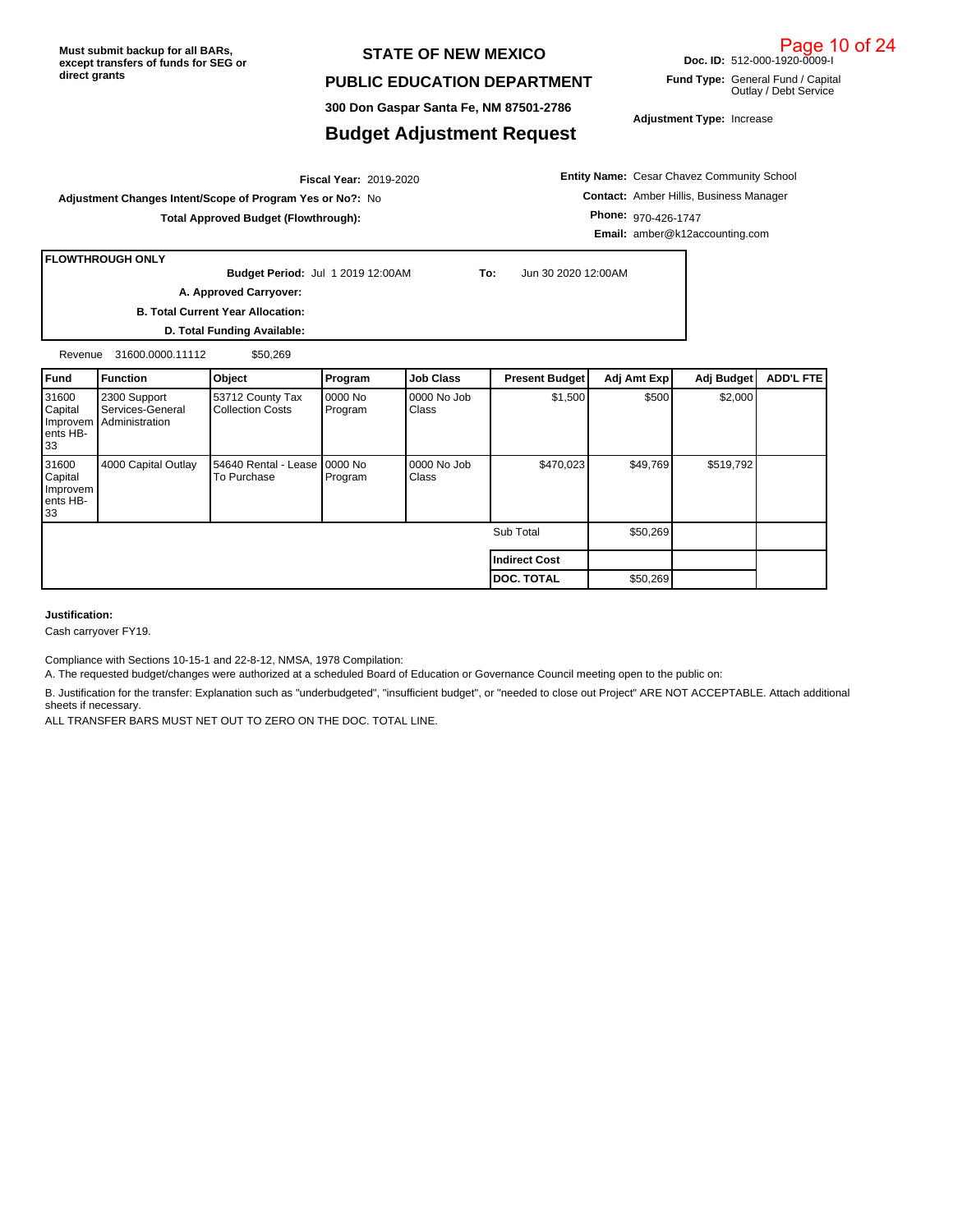#### **STATE OF NEW MEXICO**

#### **PUBLIC EDUCATION DEPARTMENT**

**300 Don Gaspar Santa Fe, NM 87501-2786**

### **Budget Adjustment Request**

07/01/2019 **To:** 06/30/2020 **Budget Period:**

2019-2020 **Fiscal Year: Adjustment Changes Intent/Scope of Program Yes or No?:** No

**Entity Name:** Cesar Chavez Community School **Contact:** Amber Hillis, Business Manager **Phone:** 970-426-1747 **Email:** amber@k12accounting.com

**Total Approved Budget (Flowthrough):** 24,930

**B. Total Current Year Allocation: D. Total Funding Available: A. Approved Carryover:** 

Revenue 31701.0000.11112 \$24,930

| l Fund                                             | <b>Function</b>                                           | Object                                   | Program            | <b>Job Class</b>     | <b>Present Budget</b> | Adj Amt Exp | Adj Budget | <b>ADD'L FTE</b> |
|----------------------------------------------------|-----------------------------------------------------------|------------------------------------------|--------------------|----------------------|-----------------------|-------------|------------|------------------|
| 31701<br>Capital<br>Improvem<br>ents SB-9<br>Local | 2300 Support<br>Services-General<br><b>Administration</b> | 53712 County Tax<br>Collection Costs     | 0000 No<br>Program | 0000 No Job<br>Class | \$1,000               | \$500       | \$1,500    |                  |
| 31701<br>Capital<br>Improvem<br>ents SB-9<br>Local | 4000 Capital Outlay                                       | 57332 Supply Assets<br>(\$5,000 or less) | 0000 No<br>Program | 0000 No Job<br>Class | \$280,322             | \$24,430    | \$304,752  |                  |
|                                                    |                                                           |                                          |                    |                      | Sub Total             | \$24,930    |            |                  |
|                                                    |                                                           |                                          |                    |                      | <b>Indirect Cost</b>  |             |            |                  |
|                                                    |                                                           |                                          |                    |                      | <b>DOC. TOTAL</b>     | \$24,930    |            |                  |

**Justification:**

Cash carryover FY19.

**FLOWTHROUGH ONLY**

Compliance with Sections 10-15-1 and 22-8-12, NMSA, 1978 Compilation:

A. The requested budget/changes were authorized at a scheduled Board of Education or Governance Council meeting open to the public on:

B. Justification for the transfer: Explanation such as "underbudgeted", "insufficient budget", or "needed to close out Project" ARE NOT ACCEPTABLE. Attach additional sheets if necessary.

ALL TRANSFER BARS MUST NET OUT TO ZERO ON THE DOC. TOTAL LINE.

**Fund Type:** Flowthrough

**Doc. ID:** 512-000-1920-0010-I

**Adjustment Type:** Increase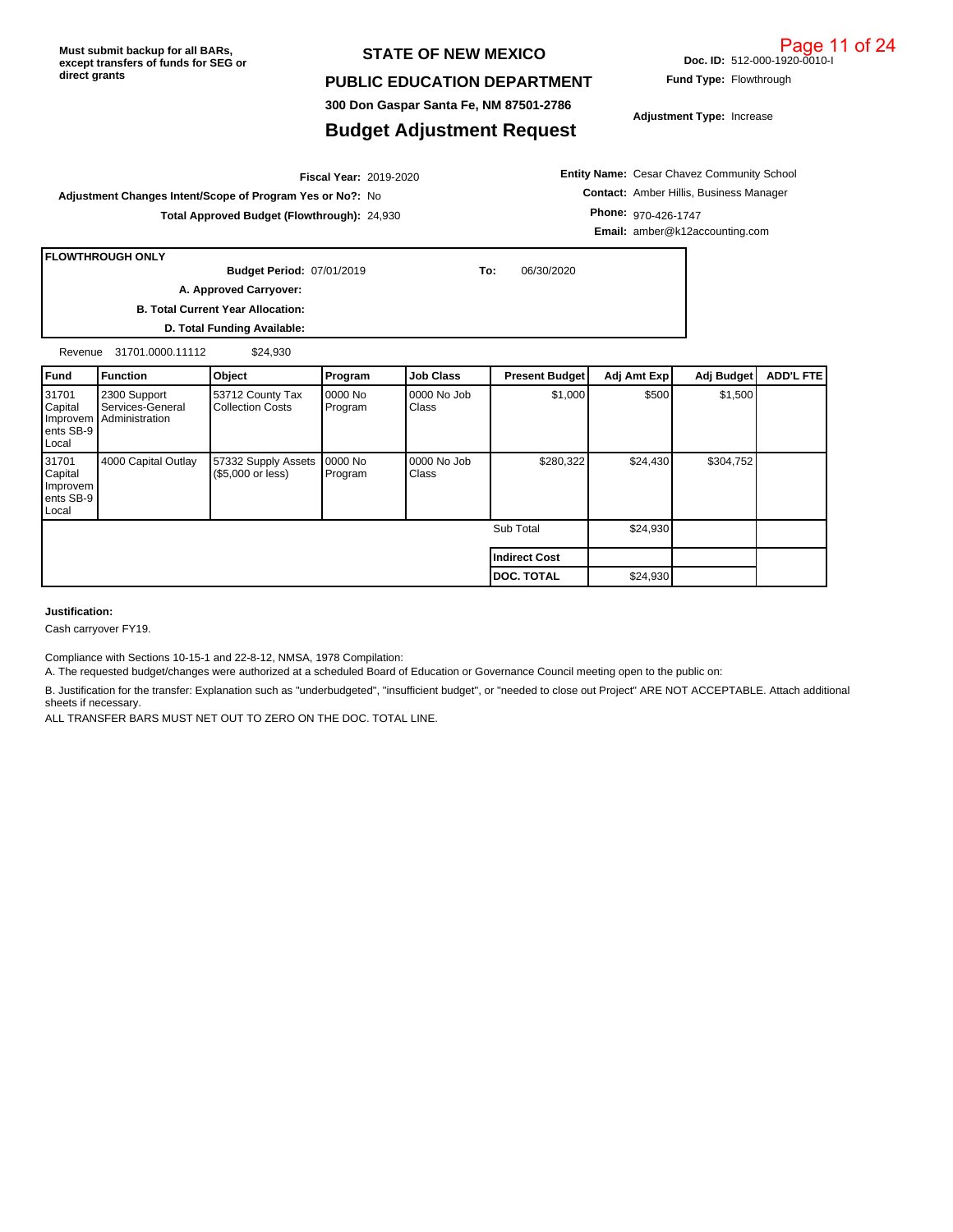#### **STATE OF NEW MEXICO**

#### **PUBLIC EDUCATION DEPARTMENT**

**300 Don Gaspar Santa Fe, NM 87501-2786**

## **Budget Adjustment Request**

**Adjustment Type:** Increase

**Fund Type:** Direct Grant

2019-2020 **Fiscal Year: Adjustment Changes Intent/Scope of Program Yes or No?:** No **Total Approved Budget (Flowthrough):**

**Entity Name:** Cesar Chavez Community School **Contact:** Amber Hillis, Business Manager **Phone:** 970-426-1747 **Email:** amber@k12accounting.com

# **FLOWTHROUGH ONLY**

**Budget Period:** Jul 1 2019 12:00AM **To:** Jun 30 2020 12:00AM **A. Approved Carryover:** 

**B. Total Current Year Allocation:**

**D. Total Funding Available:**

| Revenue                               | 28190.0000.11112 | \$1,000                   |                                               |                               |                       |             |            |           |
|---------------------------------------|------------------|---------------------------|-----------------------------------------------|-------------------------------|-----------------------|-------------|------------|-----------|
| Fund                                  | <b>Function</b>  | Object                    | Program                                       | <b>Job Class</b>              | <b>Present Budget</b> | Adj Amt Exp | Adj Budget | ADD'L FTE |
| 28190<br>GRADS -<br>Instructio<br>In. | 1000 Instruction | 51100 Salaries<br>Expense | 1010 Regular<br>Education (K-<br>12) Programs | 1411 Teachers-<br>Grades 1-12 |                       | \$1,000     | \$1,000    | 0.34      |
|                                       |                  |                           |                                               |                               | Sub Total             | \$1,000     |            | 0.34      |
|                                       |                  |                           |                                               |                               | Indirect Cost         |             |            |           |
|                                       |                  |                           |                                               |                               | <b>DOC. TOTAL</b>     | \$1,000     |            |           |

#### **Justification:**

FY20 Award per GRADS Instructional letter.

Compliance with Sections 10-15-1 and 22-8-12, NMSA, 1978 Compilation:

A. The requested budget/changes were authorized at a scheduled Board of Education or Governance Council meeting open to the public on:

B. Justification for the transfer: Explanation such as "underbudgeted", "insufficient budget", or "needed to close out Project" ARE NOT ACCEPTABLE. Attach additional sheets if necessary.

ALL TRANSFER BARS MUST NET OUT TO ZERO ON THE DOC. TOTAL LINE.

**Doc. ID:** 512-000-1920-0011-I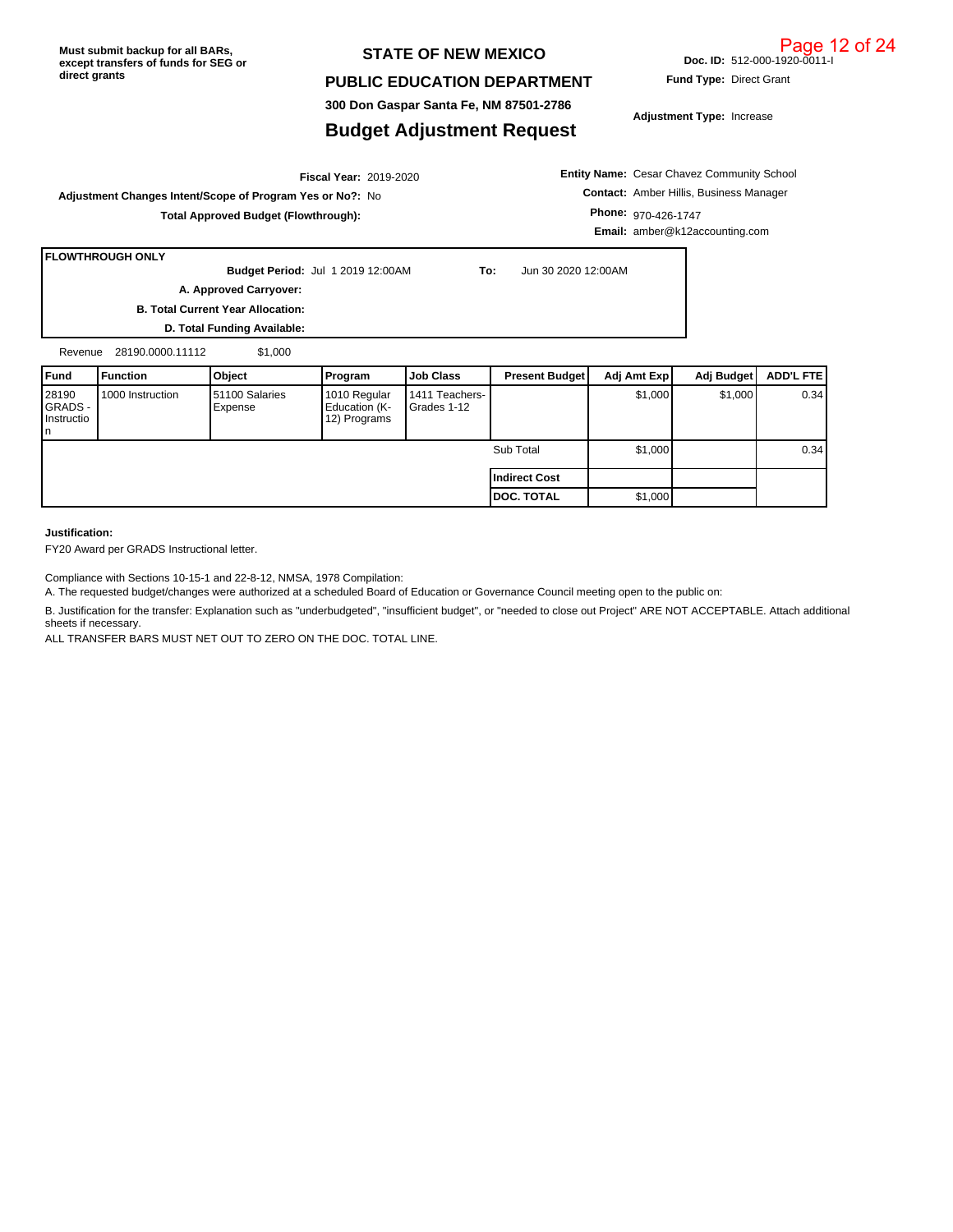# **Actuals Expenditures**

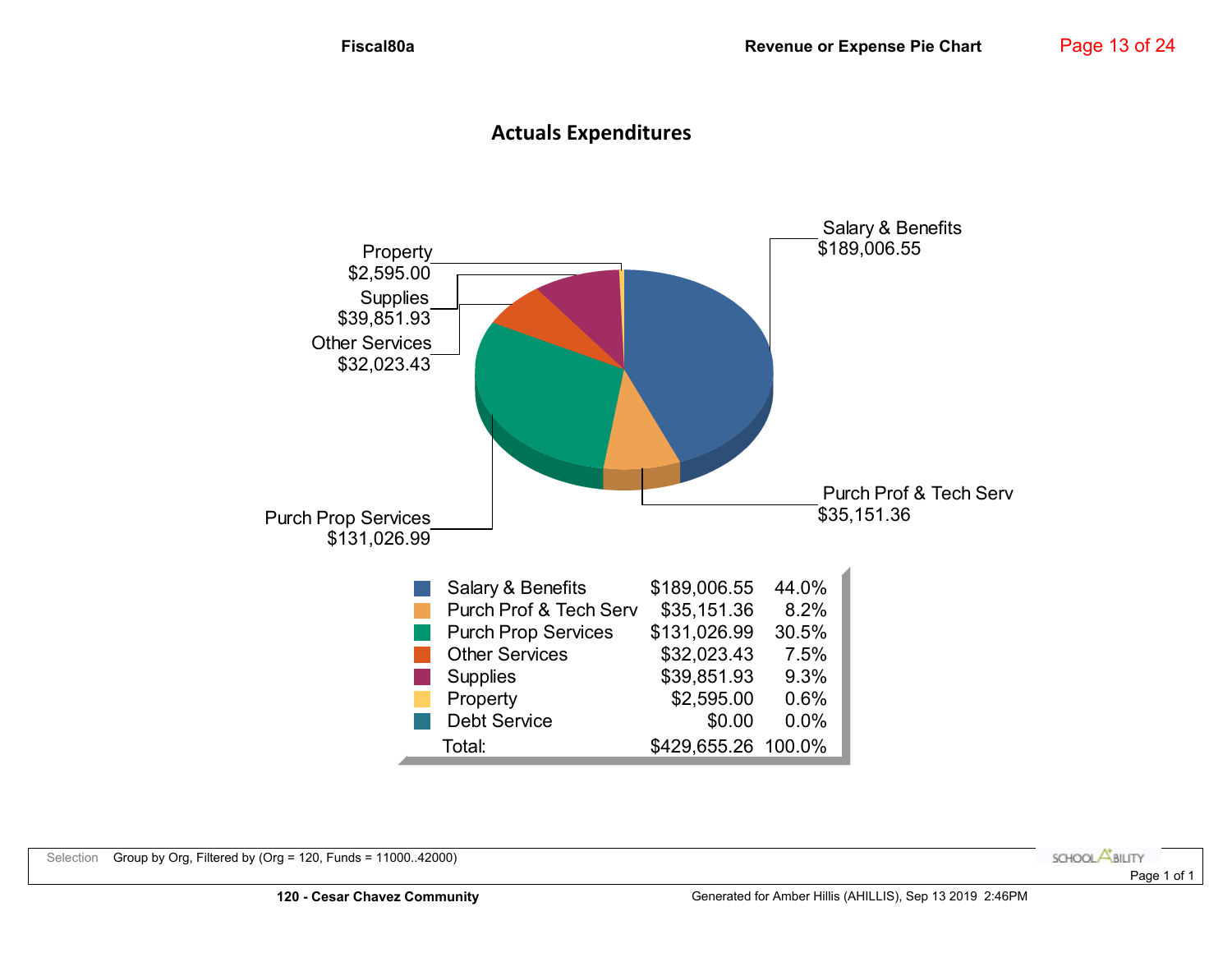ReqPay12b<br>Check Summary

Page 14 of 24

|                     | Checks Dated 08/01/2019 through 08/31/2019 |                                                                                                  |                       |
|---------------------|--------------------------------------------|--------------------------------------------------------------------------------------------------|-----------------------|
| <b>Check Number</b> | <b>Check Date</b>                          | Pay to the Order of                                                                              | <b>Check Amount</b>   |
| 11542               | 08/01/2019                                 | <b>ABCWUA</b>                                                                                    | 10.59                 |
| 11543               | 08/01/2019                                 | Bremmany, LLC                                                                                    | 861.92                |
| 11544               | 08/01/2019                                 | <b>Century Link</b>                                                                              | 625.96                |
| 11545               | 08/01/2019                                 | Daniels Heating & AC, LLC                                                                        | 714.46                |
| 11546               | 08/01/2019                                 | Edgenuity                                                                                        | 7,500.00              |
| 11547               | 08/01/2019                                 | New Mexico Gas Company                                                                           | 6.25                  |
| 11548               | 08/01/2019                                 | Waste Management of New Mexico                                                                   | 117.66                |
| 11549               | 08/01/2019                                 | Wilkirson, Adam                                                                                  | 51.72                 |
| 11553               | 08/08/2019                                 | Academy Reprographics                                                                            | 1,697.30              |
| 11554               | 08/08/2019                                 | <b>ACES</b>                                                                                      | 9,533.45              |
| 11555               | 08/08/2019                                 | Century Link                                                                                     | 83.26                 |
| 11556               | 08/08/2019                                 | Dions                                                                                            | 220.45                |
| 11557               | 08/08/2019                                 | EM3 Networks, LLC                                                                                | 143.64                |
| 11558               | 08/08/2019                                 | Nova Lira-Perez                                                                                  | 44.00                 |
| 11559               | 08/08/2019                                 | SG Consulting Services, LLC                                                                      | 539.38                |
| 11560               | 08/08/2019                                 | <b>Verizon Wireless</b>                                                                          | 140.56                |
| 11561               | 08/08/2019                                 | Wells Fargo Financial                                                                            | 1,589.40              |
| 11562               | 08/08/2019                                 | Wharff Lackey Accounting & Technology LLC                                                        | 1,213.59              |
| 11563               | 08/08/2019                                 | NM RHC                                                                                           | 334.60                |
| 11564               | 08/13/2019                                 | <b>NMPSIA</b>                                                                                    | 16,732.44             |
| 11565               | 08/13/2019                                 | <b>EPARS TSA Consulting Group Inc</b>                                                            | 2,150.00              |
| 11566               | 08/14/2019                                 | NM Taxation/Revenue Department                                                                   | 1,785.38              |
| 11567               | 08/14/2019                                 | <b>NM Educational RetirementBoard</b>                                                            | 2,771.61              |
| 11568               | 08/15/2019                                 | <b>ABCWUA</b>                                                                                    | 346.59                |
| 11569               | 08/15/2019                                 | Bremmany, LLC                                                                                    | 508.91                |
| 11570               | 08/15/2019                                 | Century Link                                                                                     | 97.18                 |
| 11571               | 08/15/2019                                 | <b>Crystal Springs Bottled Water</b>                                                             | 74.38                 |
| 11572               | 08/15/2019                                 | DGP Publishing, Inc                                                                              | 149.95                |
| 11573               | 08/15/2019                                 | Everett, Nathan                                                                                  | 58.77                 |
| 11574               | 08/15/2019                                 | Houghton Mifflin Harcourt Publishing Company                                                     | 3,000.00              |
| 11575               | 08/15/2019                                 | Matthews Fox, P.C.                                                                               | 298.20                |
| 11576               | 08/15/2019                                 | Sam's Club & Wal-mart                                                                            | 1,517.56              |
| 11577               | 08/15/2019                                 | TSA Consulting Group, Inc.                                                                       | 50.00                 |
| 11578               | 08/15/2019                                 | Crumb, Joseph                                                                                    | 245.00                |
| 11580               | 08/22/2019                                 | 360 Business Products                                                                            | 176.72                |
| 11581               | 08/22/2019                                 | ACT, Inc.                                                                                        | 1,500.00              |
| 11582               | 08/22/2019                                 | D.R.B. Electric Inc.                                                                             | 1,995.69              |
| 11583               | 08/22/2019                                 | LaBarge Landscape                                                                                | 140.24                |
| 11584               | 08/22/2019                                 | Makayla Hieb                                                                                     | 50.00                 |
| 11585               | 08/22/2019                                 | Matthews Fox, P.C.                                                                               | 146.39                |
| 11586               | 08/22/2019                                 | <b>PNM</b>                                                                                       | 2,908.65              |
| 11587               | 08/22/2019                                 | Swivl, Inc.                                                                                      | 853.10                |
| 11588               | 08/22/2019                                 | <b>Teeyanee Williams</b>                                                                         | 292.28                |
| 11589               | 08/22/2019                                 | Twisters                                                                                         | 167.45                |
| 11590               | 08/29/2019                                 | <b>ACR LLC</b>                                                                                   | 313.51                |
| 11591               | 08/29/2019                                 | Albert Sanchez Paradise Tours Inc.                                                               | 230.05                |
| 11592               | 08/29/2019                                 | Arness, Tani                                                                                     | 674.98                |
| 11593               | 08/29/2019                                 | Beyond the Blackboard                                                                            | 304.38                |
| 11594               | 08/29/2019                                 | Bremmany, LLC                                                                                    | 1,751.89              |
|                     |                                            | The preceding Checks have been issued in accordance with the District's Policy and authorization | SCHOOL <b>ABILITY</b> |
|                     |                                            | of the Board of Trustees. It is recommended that the preceding Checks be approved.               | Page 1 of 2           |

**120 - Cesar Chavez Community** Generated for Amber Hillis (AHILLIS), Sep 14 2019 8:03AM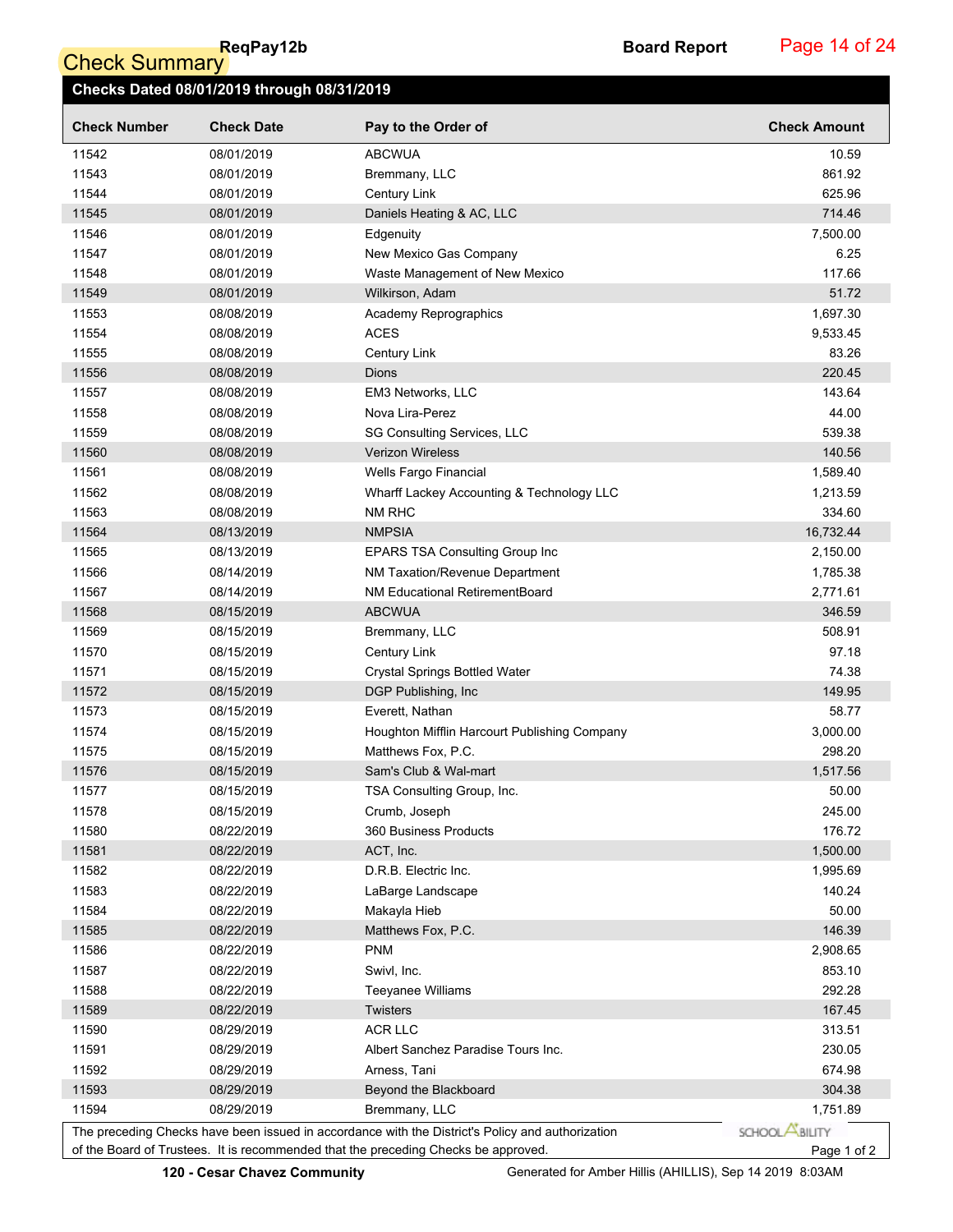Page 15 of 24

# **Checks Dated 08/01/2019 through 08/31/2019**

| <b>Check Number</b> | <b>Check Date</b> | Pay to the Order of              |    | <b>Check Amount</b> |
|---------------------|-------------------|----------------------------------|----|---------------------|
| 11595               | 08/29/2019        | <b>CCCS Education Foundation</b> |    | 38.457.70           |
| 11596               | 08/29/2019        | Century Link                     |    | 625.96              |
| 11597               | 08/29/2019        | CliftonLarsonAllen LLP           |    | 10.048.56           |
| 11598               | 08/29/2019        | Code 3 Service, LLC              |    | 2,595.00            |
| 11599               | 08/29/2019        | New Mexico Gas Company           |    | 32.66               |
| 11600               | 08/29/2019        | White Stone Communications       |    | 223.30              |
|                     |                   | <b>Total Number of Checks</b>    | 55 | 118,702.67          |

#### **Fund Recap**

| <b>Fund</b> | <b>Description</b>              | <b>Check Count</b> | <b>Expensed Amount</b> |
|-------------|---------------------------------|--------------------|------------------------|
| 11000       | <b>Operational Fund</b>         | 48                 | 105,528.31             |
| 14000       | Inst. Materials Fund            | 2                  | 7.649.95               |
| 23000       | Non-Instruct. Fund              | 3                  | 530.42                 |
| 24101       | Title I - IASA                  | 5                  | 2.037.81               |
| 24106       | <b>IDEA-B Entitlement</b>       | 2                  | 349.42                 |
| 24154       | Teach / Princp. Train & Recruit |                    | 11.76                  |
| 31400       | Special Capital Outlay State    |                    | 2,595.00               |
|             | <b>Total Number of Checks</b>   | 55                 | 118,702.67             |
|             | Less Unpaid Tax Liability       |                    | .00                    |
|             | <b>Net (Check Amount)</b>       |                    | 118,702.67             |

The preceding Checks have been issued in accordance with the District's Policy and authorization SCHOOL **ABILITY** of the Board of Trustees. It is recommended that the preceding Checks be approved. Page 2 of 2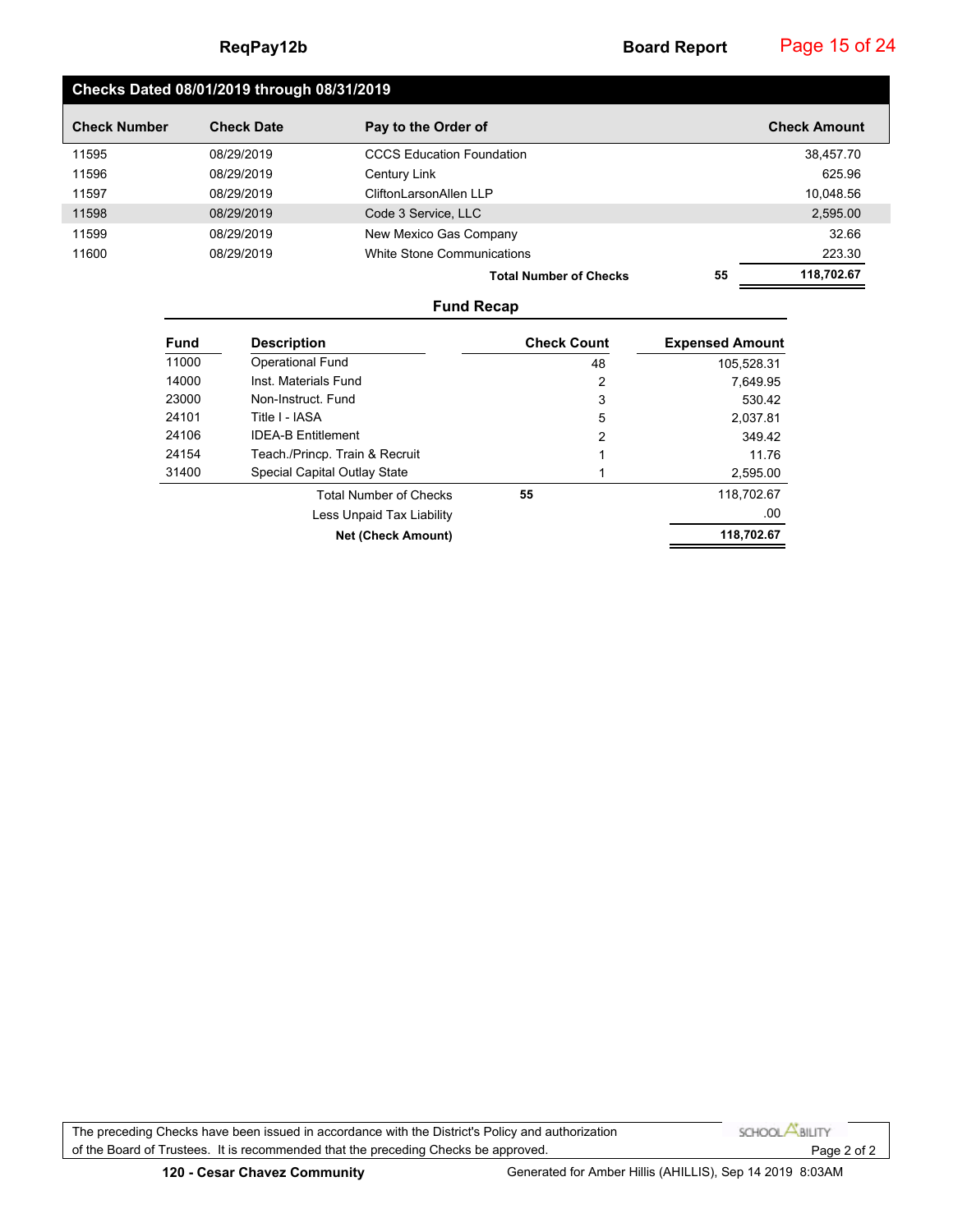# **Check Detail**

Page 16 of 24

|                     |       |                                  |                                                                                                                |                         |                       | <b>Bank Account 120MAIN - Wells Fargo Operating Account</b>                                                                                |                       |
|---------------------|-------|----------------------------------|----------------------------------------------------------------------------------------------------------------|-------------------------|-----------------------|--------------------------------------------------------------------------------------------------------------------------------------------|-----------------------|
| <b>Payment Id</b>   |       | <b>Comment</b>                   |                                                                                                                |                         |                       |                                                                                                                                            |                       |
| Check # 11542       | 11000 | 08/01/2019                       | <b>Check Amt</b>                                                                                               |                         | 10.59 Status Cleared  | ABCWUA (001289/1)                                                                                                                          |                       |
| 157804638129        |       | Utilities - Water                |                                                                                                                |                         |                       | 11000-2600-54415-0000-512001-0000-00000                                                                                                    | 10.59                 |
| Check # 11543       | 11000 | 08/01/2019                       | <b>Check Amt</b>                                                                                               |                         | 861.92 Status Cleared | Bremmany, LLC (001586/1)                                                                                                                   |                       |
| NM15594             |       | <b>Cleaning Services</b>         |                                                                                                                |                         |                       | 11000-2600-55915-0000-512001-0000-00000                                                                                                    | 749.50                |
|                     |       |                                  |                                                                                                                |                         |                       | 11000-2600-56118-0000-512001-0000-00000                                                                                                    | 112.42                |
| Check # 11544       | 11000 | 08/01/2019                       | <b>Check Amt</b>                                                                                               |                         | 625.96 Status Cleared | <b>Century Link (001355/1)</b>                                                                                                             |                       |
| 1472893297          |       | phone fax services               |                                                                                                                |                         |                       | 11000-2600-54416-0000-512001-0000-00000                                                                                                    | 625.96                |
| Check # 11545       | 11000 | 08/01/2019                       | Check Amt                                                                                                      |                         | 714.46 Status Cleared | Daniels Heating & AC, LLC (010043/1)                                                                                                       |                       |
| 11148612            |       | <b>HVAC Repairs</b>              |                                                                                                                |                         |                       | 11000-2600-54312-0000-512001-0000-00000                                                                                                    | 714.46                |
| Check # 11546       | 14000 | 08/01/2019                       | <b>Check Amt</b>                                                                                               | 7,500.00 Status Cleared |                       | <b>Edgenuity (001436/2)</b>                                                                                                                |                       |
| 136852              |       |                                  | User Licenses and Web Administrator                                                                            |                         |                       | 14000-1000-56109-1010-512001-0000-00000                                                                                                    | 7,500.00              |
| Check # 11547       | 11000 | 08/01/2019                       | <b>Check Amt</b>                                                                                               |                         | 6.25 Status Cleared   | New Mexico Gas Company (001288/1)                                                                                                          |                       |
| 20190719            |       | Utilities - Gas                  |                                                                                                                |                         |                       | 11000-2600-54412-0000-512001-0000-00000                                                                                                    | 6.25                  |
| Check # 11548       | 11000 | 08/01/2019                       | <b>Check Amt</b>                                                                                               |                         | 117.66 Status Cleared | Waste Management of New Mexico (001428/1)                                                                                                  |                       |
| 8661845-0573-7      |       | Waste Management                 |                                                                                                                |                         |                       | 11000-2600-54415-0000-512001-0000-00000                                                                                                    | 117.66                |
| Check # 11549       | 11000 | 08/01/2019                       | <b>Check Amt</b>                                                                                               |                         | 51.72 Status Cleared  | Wilkirson, Adam (001287/1)                                                                                                                 |                       |
| 72901               |       | <b>Locksmith Services</b>        |                                                                                                                |                         |                       | 11000-2600-55915-0000-512001-0000-00000                                                                                                    | 51.72                 |
| * Break in sequence |       |                                  |                                                                                                                |                         |                       |                                                                                                                                            |                       |
| Check # 11553       | 11000 | 08/08/2019                       | <b>Check Amt</b>                                                                                               | 1,697.30 Status Cleared |                       | Academy Reprographics (001076/1)                                                                                                           |                       |
| 335851              |       | Registration & Handbook Printing |                                                                                                                |                         |                       | 11000-2400-56118-0000-512001-0000-00000                                                                                                    | 1,697.30              |
| Check # 11554       | 11000 | 08/08/2019                       | <b>Check Amt</b>                                                                                               | 9,533.45 Status Cleared |                       | ACES (001522/2)                                                                                                                            |                       |
| 4236                |       |                                  | <b>Business Manager Services &amp; Software</b>                                                                |                         |                       | 11000-2500-53414-0000-512001-0000-00000                                                                                                    | 9,533.45              |
| Check # 11555       | 11000 | 08/08/2019                       | <b>Check Amt</b>                                                                                               |                         | 83.26 Status Cleared  | <b>Century Link (001355/1)</b>                                                                                                             |                       |
| 20190728            |       | phone fax services               |                                                                                                                |                         |                       | 11000-2600-54416-0000-512001-0000-00000                                                                                                    | 83.26                 |
| Check # 11556       | 23000 | 08/08/2019                       | <b>Check Amt</b>                                                                                               |                         | 220.45 Status Printed | Dions (001411/1)                                                                                                                           |                       |
| 475262              |       | Lunch for Team Building Day      |                                                                                                                |                         |                       | 23000-3100-56116-0000-512001-0000-00000                                                                                                    | 220.45                |
| Check # 11557       | 11000 | 08/08/2019                       | <b>Check Amt</b>                                                                                               |                         | 143.64 Status Cleared | <b>EM3 Networks, LLC (010028/1)</b>                                                                                                        |                       |
| 4952                |       | <b>Internet Services</b>         |                                                                                                                |                         |                       | 11000-2600-54416-0000-512001-0000-00000                                                                                                    | 143.64                |
| Check # 11558       | 11000 | 08/08/2019                       | <b>Check Amt</b>                                                                                               |                         | 44.00 Status Cleared  | Nova Lira-Perez (010087/1)                                                                                                                 |                       |
| NM0494524           |       |                                  | Background Check - Nova Lira-Perez                                                                             |                         |                       | 11000-1000-53711-1010-512001-0000-00000                                                                                                    | 44.00                 |
| Check # 11559       | 11000 | 08/08/2019                       | <b>Check Amt</b>                                                                                               |                         | 539.38 Status Cleared | SG Consulting Services, LLC (001409/1)                                                                                                     |                       |
| 604                 |       | Lobbyist Services                |                                                                                                                |                         |                       | 11000-2300-55915-0000-512001-0000-00000                                                                                                    | 539.38                |
| Check # 11560       | 11000 | 08/08/2019                       | <b>Check Amt</b>                                                                                               |                         | 140.56 Status Cleared | Verizon Wireless (000658/1)                                                                                                                |                       |
| 9834566706          |       | <b>Cell Phone Services</b>       |                                                                                                                |                         |                       | 11000-2600-54416-0000-512001-0000-00000                                                                                                    | 140.56                |
| Selection           |       |                                  |                                                                                                                |                         |                       | Sorted by Check Number, Inv #, Include Address=No, (Org = 120, Bank Account(s) IN ('120MAIN'), Source = N, Pay To = N, Payment Method = N, | SCHOOL <b>ABILITY</b> |
|                     |       |                                  | Starting Check Date = 8/1/2019, Ending Check Date = 8/31/2019, Summary? = Y, Sort/Group 1 = , Sort/Group 2 = ) |                         |                       |                                                                                                                                            | Page 1 of 8           |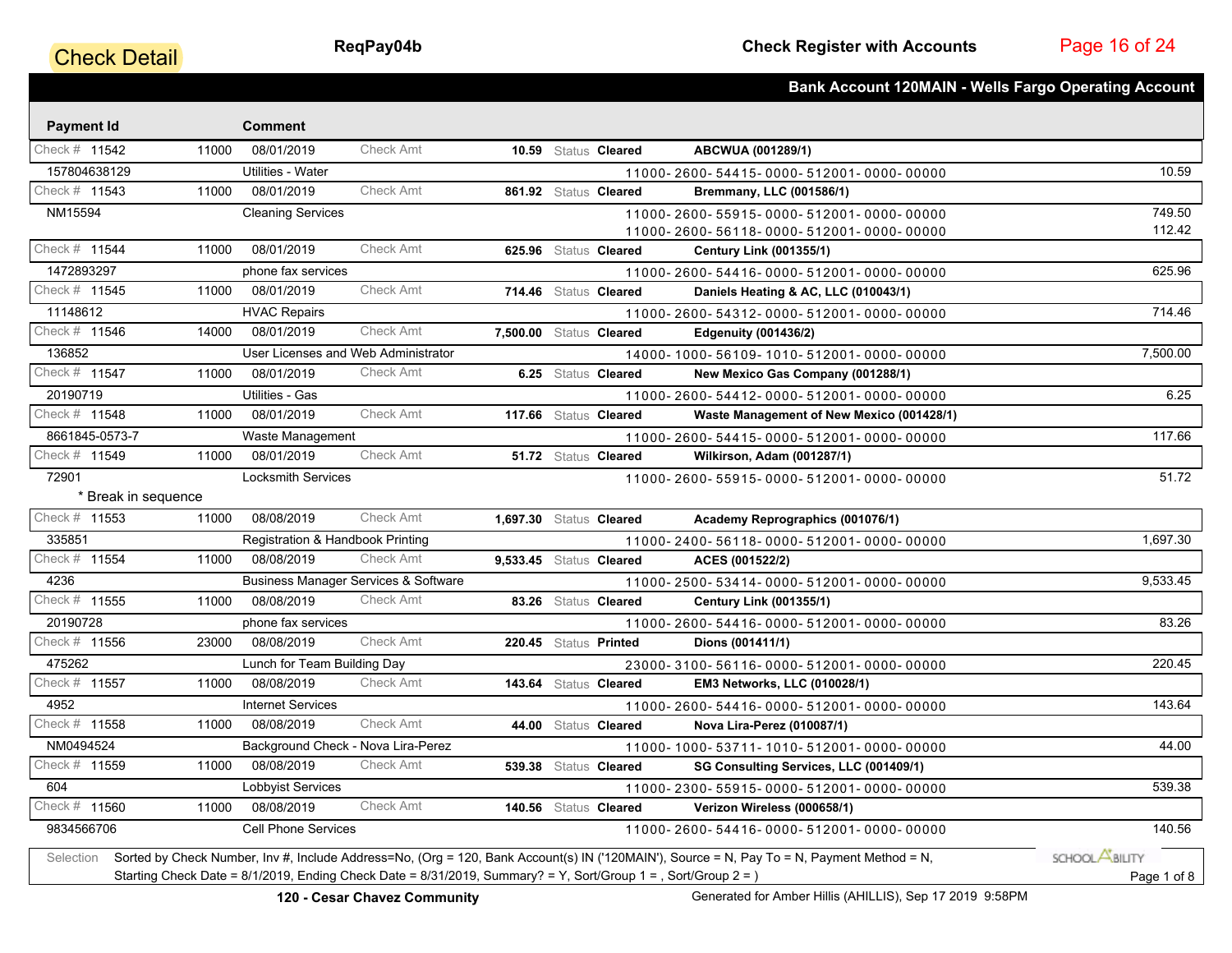Page 17 of 24

|                   |       |                        |                                                                                                                                            |                          |                       |                                           |                          |        |                                                      | <b>Bank Account 120MAIN - Wells Fargo Operating Account</b> |
|-------------------|-------|------------------------|--------------------------------------------------------------------------------------------------------------------------------------------|--------------------------|-----------------------|-------------------------------------------|--------------------------|--------|------------------------------------------------------|-------------------------------------------------------------|
| <b>Payment Id</b> |       | <b>Comment</b>         |                                                                                                                                            |                          |                       |                                           |                          |        |                                                      |                                                             |
| Check # 11561     | 11000 | 08/08/2019             | <b>Check Amt</b>                                                                                                                           | 1,589.40 Status Cleared  |                       | Wells Fargo Financial (000647/1)          |                          |        |                                                      |                                                             |
| 5006636308        |       | Copier Lease           |                                                                                                                                            |                          |                       | 11000-2500-54620-0000-512001-0000-00000   |                          |        |                                                      | 1,589.40                                                    |
| Check # 11562     | 11000 | 08/08/2019             | <b>Check Amt</b>                                                                                                                           | 1,213.59 Status Cleared  |                       |                                           |                          |        | Wharff Lackey Accounting & Technology LLC (001572/1) |                                                             |
| 4148              |       | <b>IT Services</b>     |                                                                                                                                            |                          |                       | 11000-2500-53414-0000-512001-0000-00000   |                          |        |                                                      | 1,213.59                                                    |
| Check # 11563     | 11000 | 08/08/2019             | <b>Check Amt</b>                                                                                                                           |                          | 334.60 Status Cleared | NM RHC (900006/1)                         |                          |        |                                                      |                                                             |
| 20190725-REG      |       |                        | NM RHC (900006/1) 07/25/2019 (REG)                                                                                                         |                          | 11000-                | $-23123-$                                 |                          | $\sim$ | $\blacksquare$                                       | 334.60                                                      |
| Check # 11564     | 11000 | 08/13/2019             | <b>Check Amt</b>                                                                                                                           | 16,732.44 Status Cleared |                       | NMPSIA (900001/1)                         |                          |        |                                                      |                                                             |
| 20190712-JUL      |       |                        | NMPSIA (900001/1) 07/12/2019 (JUL)                                                                                                         |                          | 11000-                | $-23125-$                                 |                          |        |                                                      | 8,193.23                                                    |
|                   |       |                        |                                                                                                                                            |                          | $24101 -$             | $-23125-$                                 |                          |        |                                                      | 366.73                                                      |
|                   |       |                        |                                                                                                                                            |                          | 24106-                | $-23125-$                                 | $\overline{a}$           |        |                                                      | 171.85                                                      |
| 20190725-ADJ      |       | <b>NMPSIA 07/25/19</b> |                                                                                                                                            |                          | 11000-                | $-23125-$                                 |                          |        |                                                      | 731.10-                                                     |
| 20190725-REG      |       |                        | NMPSIA (900001/1) 07/25/2019 (REG)                                                                                                         |                          | 11000-                | $-23125-$                                 |                          |        |                                                      | 1,533.84                                                    |
| 20190726-JUL      |       |                        | NMPSIA (900001/1) 07/26/2019 (JUL)                                                                                                         |                          | 11000-                | $-23125-$                                 | $\overline{\phantom{a}}$ |        |                                                      | 6,659.31                                                    |
|                   |       |                        |                                                                                                                                            |                          | $24101 -$             | $-23125-$                                 |                          |        |                                                      | 366.73                                                      |
|                   |       |                        |                                                                                                                                            |                          | 24106-                | $-23125-$                                 |                          |        |                                                      | 171.85                                                      |
| Check # 11565     | 11000 | 08/13/2019             | <b>Check Amt</b>                                                                                                                           | 2,150.00 Status Cleared  |                       | EPARS TSA Consulting Group Inc (901000/1) |                          |        |                                                      |                                                             |
| 20190712-JUL      |       |                        | EPARS TSA Consulting Group Inc (901000/1) 07/12/2019                                                                                       |                          | 11000-                | $-23147-$                                 |                          |        |                                                      | 1,075.00                                                    |
|                   |       | (JUL)                  |                                                                                                                                            |                          |                       |                                           |                          |        |                                                      |                                                             |
| 20190726-JUL      |       | (JUL)                  | EPARS TSA Consulting Group Inc (901000/1) 07/26/2019                                                                                       |                          | 11000-                | $-23147-$                                 |                          |        |                                                      | 1,075.00                                                    |
| Check # 11566     | 11000 | 08/14/2019             | <b>Check Amt</b>                                                                                                                           | 1,785.38 Status Cleared  |                       | NM Taxation/Revenue Department (900003/1) |                          |        |                                                      |                                                             |
| 20190712-JUL      |       | (JUL)                  | NM Taxation/Revenue Department (900003/1) 07/12/2019                                                                                       |                          | 11000-                | $-23142-$                                 |                          |        |                                                      | 834.42                                                      |
|                   |       |                        |                                                                                                                                            |                          | $24101 -$             | $-23142-$                                 |                          |        |                                                      | 27.21                                                       |
|                   |       |                        |                                                                                                                                            |                          | 24106-                | $-23142-$                                 | $\sim$                   |        |                                                      | 2.86                                                        |
|                   |       |                        |                                                                                                                                            |                          | 24154-                | $-23142-$                                 |                          |        | $\blacksquare$                                       | 5.88                                                        |
| 20190725-REG      |       | (REG)                  | NM Taxation/Revenue Department (900003/1) 07/25/2019                                                                                       |                          | 11000-                | $-23142-$                                 | $\sim$                   |        |                                                      | 285.11                                                      |
| 20190726-JUL      |       |                        | NM Taxation/Revenue Department (900003/1) 07/26/2019                                                                                       |                          | 11000-                | $-23142-$                                 |                          |        |                                                      | 593.95                                                      |
|                   |       | (JUL)                  |                                                                                                                                            |                          | $24101 -$             | $-23142-$                                 |                          |        |                                                      | 27.21                                                       |
|                   |       |                        |                                                                                                                                            |                          | 24106-                | $-23142-$                                 |                          |        |                                                      | 2.86                                                        |
|                   |       |                        |                                                                                                                                            |                          | 24154-                | $-23142-$                                 | $\blacksquare$           |        |                                                      | 5.88                                                        |
| Check # 11567     | 11000 | 08/14/2019             | <b>Check Amt</b>                                                                                                                           | 2,771.61 Status Cleared  |                       | NM Educational RetirementBoard (900005/1) |                          |        |                                                      |                                                             |
| 20190725-REG      |       |                        | NM Educational RetirementBoard (900005/1) 07/25/2019                                                                                       |                          | 11000-                | $-23124-$                                 |                          |        |                                                      | 2,771.61                                                    |
|                   |       | (REG)                  |                                                                                                                                            |                          |                       |                                           |                          |        |                                                      |                                                             |
| Check # 11568     | 11000 | 08/15/2019             | <b>Check Amt</b>                                                                                                                           |                          | 346.59 Status Cleared | ABCWUA (001289/1)                         |                          |        |                                                      |                                                             |
| Selection         |       |                        | Sorted by Check Number, Inv #, Include Address=No, (Org = 120, Bank Account(s) IN ('120MAIN'), Source = N, Pay To = N, Payment Method = N, |                          |                       |                                           |                          |        |                                                      | SCHOOL <b>ABILITY</b>                                       |

Starting Check Date = 8/1/2019, Ending Check Date = 8/31/2019, Summary? = Y, Sort/Group 1 = , Sort/Group 2 = ) Page 2 of 8

**120 - Cesar Chavez Community Community** Generated for Amber Hillis (AHILLIS), Sep 17 2019 9:58PM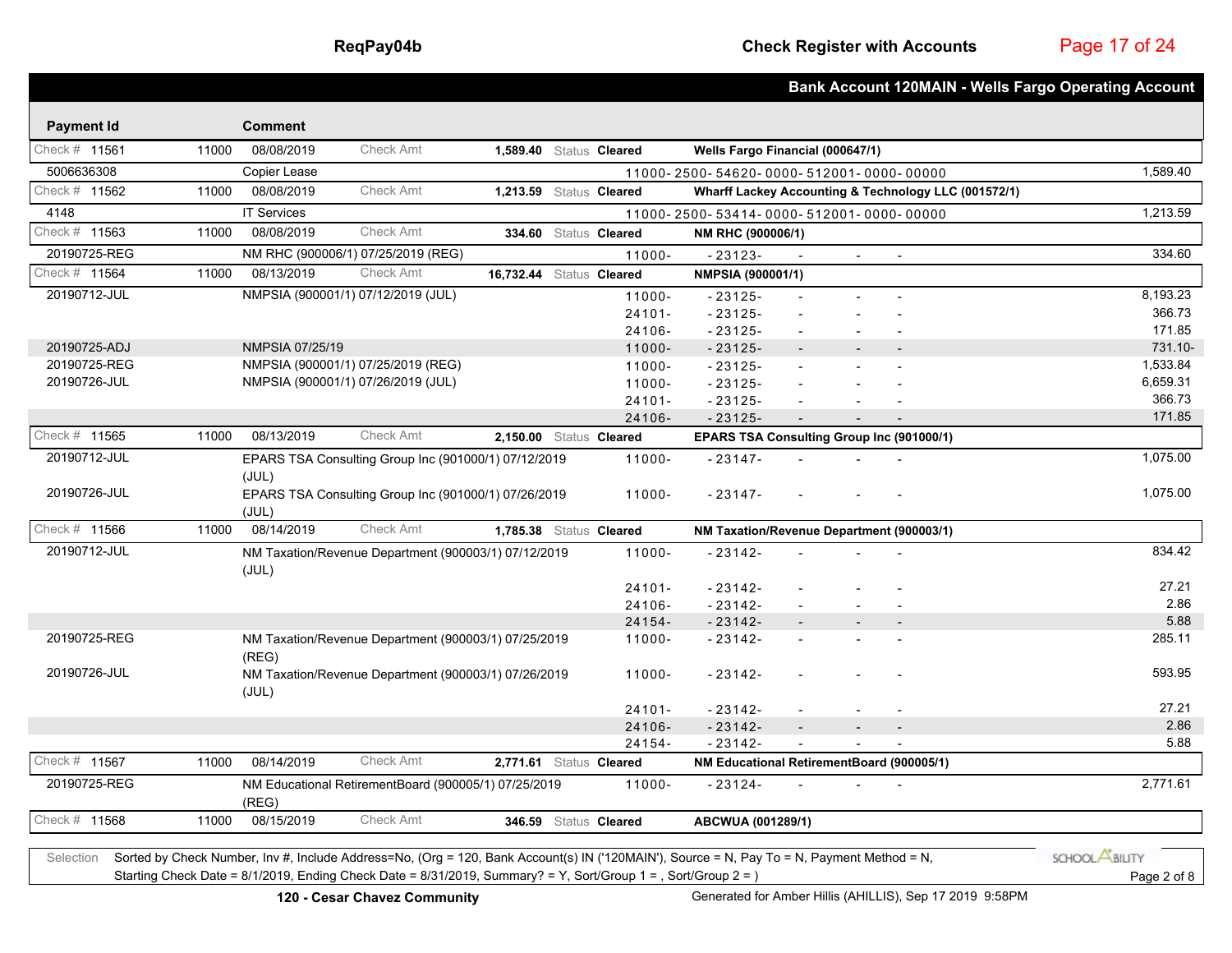|                      |       |                                          |                                                |                         |                       |                                                                                                                                                                                                                                                                                                                   | <b>Bank Account 120MAIN - Wells Fargo Operating Account</b> |
|----------------------|-------|------------------------------------------|------------------------------------------------|-------------------------|-----------------------|-------------------------------------------------------------------------------------------------------------------------------------------------------------------------------------------------------------------------------------------------------------------------------------------------------------------|-------------------------------------------------------------|
| <b>Payment Id</b>    |       | <b>Comment</b>                           |                                                |                         |                       |                                                                                                                                                                                                                                                                                                                   |                                                             |
| Check # 11568        | 11000 | 08/15/2019                               | Check Amt                                      |                         | 346.59 Status Cleared | ABCWUA (001289/1) - continued                                                                                                                                                                                                                                                                                     |                                                             |
| 505179597359         |       | Utilities - Water                        |                                                |                         |                       | 11000-2600-54415-0000-512001-0000-00000                                                                                                                                                                                                                                                                           | 18.21                                                       |
| 515900761262         |       | Utilities - Water                        |                                                |                         |                       | 11000-2600-54415-0000-512001-0000-00000                                                                                                                                                                                                                                                                           | 328.38                                                      |
| Check # 11569        | 11000 | 08/15/2019                               | Check Amt                                      |                         | 508.91 Status Cleared | Bremmany, LLC (001586/1)                                                                                                                                                                                                                                                                                          |                                                             |
| NM16027              |       | <b>Cleaning Services</b>                 |                                                |                         |                       | 11000-2600-56118-0000-512001-0000-00000                                                                                                                                                                                                                                                                           | 508.91                                                      |
| Check # 11570        | 11000 | 08/15/2019                               | <b>Check Amt</b>                               |                         | 97.18 Status Cleared  | <b>Century Link (001355/1)</b>                                                                                                                                                                                                                                                                                    |                                                             |
| 20190801             |       | phone fax services                       |                                                |                         |                       | 11000-2600-54416-0000-512001-0000-00000                                                                                                                                                                                                                                                                           | 97.18                                                       |
| Check # 11571        | 11000 | 08/15/2019                               | Check Amt                                      |                         | 74.38 Status Cleared  | Crystal Springs Bottled Water (000334/1)                                                                                                                                                                                                                                                                          |                                                             |
| 719191478            |       | <b>Bottled Water</b>                     |                                                |                         |                       | 11000-2400-56118-0000-512001-0000-00000                                                                                                                                                                                                                                                                           | 74.38                                                       |
| Check # 11572        | 14000 | 08/15/2019                               | Check Amt                                      |                         | 149.95 Status Printed | DGP Publishing, Inc (010090/1)                                                                                                                                                                                                                                                                                    |                                                             |
| 23396                |       | <b>ELL Classroom Books</b>               |                                                |                         |                       | 14000-1000-56111-1010-512001-0000-00000                                                                                                                                                                                                                                                                           | 149.95                                                      |
| Check # 11573        | 11000 | 08/15/2019                               | <b>Check Amt</b>                               |                         | 58.77 Status Cleared  | Everett, Nathan (001561/1)                                                                                                                                                                                                                                                                                        |                                                             |
| 20190813             |       | Advertising - online                     |                                                |                         |                       | 11000-2500-55400-0000-512001-0000-00000                                                                                                                                                                                                                                                                           | 58.77                                                       |
| Check # 11574        | 11000 | 08/15/2019                               | Check Amt                                      | 3.000.00 Status Cleared |                       | Houghton Mifflin Harcourt Publishing Company (000419/2)                                                                                                                                                                                                                                                           |                                                             |
| 710158649            |       | Read 180 Hosting Service                 |                                                |                         |                       | 11000-2200-56113-0000-512001-0000-00000                                                                                                                                                                                                                                                                           | 3.000.00                                                    |
| Check # 11575        | 11000 | 08/15/2019                               | Check Amt                                      |                         | 298.20 Status Cleared | Matthews Fox, P.C. (001194/1)                                                                                                                                                                                                                                                                                     |                                                             |
| 15339                |       | <b>Attorney Fees</b>                     |                                                |                         |                       | 11000-2300-53413-0000-512001-0000-00000                                                                                                                                                                                                                                                                           | 298.20                                                      |
| Check # 11576        | 11000 | 08/15/2019                               | Check Amt                                      | 1,517.56 Status Cleared |                       | Sam's Club & Wal-mart (000935/1)                                                                                                                                                                                                                                                                                  |                                                             |
| 20190719             |       | <b>Office Supplies</b>                   |                                                |                         |                       | 11000-1000-56118-1010-512001-0000-00000                                                                                                                                                                                                                                                                           | 1,241.17                                                    |
| 20190724             |       | <b>Snacks for Staff Student Meetings</b> |                                                |                         |                       | 23000-1000-56118-1010-512001-0000-00000                                                                                                                                                                                                                                                                           | 43.14                                                       |
| 20190805             |       |                                          | Title 1 Parent Involvement Jump Start Mtg.     |                         |                       | 24101-2100-56118-0000-512001-0000-00000                                                                                                                                                                                                                                                                           | 104.55                                                      |
| 920500654141         |       | <b>Snacks for Staff Return</b>           |                                                |                         |                       | 23000-1000-56118-1010-512001-0000-00000                                                                                                                                                                                                                                                                           | 99.38                                                       |
| 921700431869         |       | <b>Classroom Supplies</b>                |                                                |                         |                       | 11000-1000-56118-1010-512001-0000-00000                                                                                                                                                                                                                                                                           | 29.32                                                       |
| Check # 11577        | 11000 | 08/15/2019                               | Check Amt                                      |                         | 50.00 Status Cleared  | TSA Consulting Group, Inc. (001363/1)                                                                                                                                                                                                                                                                             |                                                             |
| 40929                |       | Section 403B Administration Charges      |                                                |                         |                       | 11000-2500-55915-0000-512001-0000-00000                                                                                                                                                                                                                                                                           | 50.00                                                       |
| Check # 11578        | 11000 | 08/15/2019                               | Check Amt                                      |                         | 245.00 Status Cleared | Crumb, Joseph (001615/1)                                                                                                                                                                                                                                                                                          |                                                             |
| 20190623             |       |                                          | Travel Reimbursement Smithsonian Art Institute |                         |                       | 11000-1000-55819-1010-512001-0000-00000                                                                                                                                                                                                                                                                           | 245.00                                                      |
| * Break in sequence  |       |                                          |                                                |                         |                       |                                                                                                                                                                                                                                                                                                                   |                                                             |
| Check # 11580        | 11000 | 08/22/2019                               | <b>Check Amt</b>                               |                         | 176.72 Status Cleared | 360 Business Products (000883/1)                                                                                                                                                                                                                                                                                  |                                                             |
| OE-46799             |       | Specal Ed Office Supplies                |                                                |                         |                       | 11000-2100-56118-2000-512001-0000-00000                                                                                                                                                                                                                                                                           | 176.72                                                      |
| Check # 11581        | 11000 | 08/22/2019                               | <b>Check Amt</b>                               | 1,500.00 Status Cleared |                       | ACT, Inc. (000807/2)                                                                                                                                                                                                                                                                                              |                                                             |
| 32133715             |       | Work-keys licensing                      |                                                |                         |                       | 11000-1000-56111-1010-512001-0000-00000                                                                                                                                                                                                                                                                           | 1,500.00                                                    |
| Check # 11582        | 11000 | 08/22/2019                               | <b>Check Amt</b>                               | 1,995.69 Status Cleared |                       | D.R.B. Electric Inc. (001477/1)                                                                                                                                                                                                                                                                                   |                                                             |
| 1383-19              |       | <b>Electrical Repairs</b>                |                                                |                         |                       | 11000-2600-54312-0000-512001-0000-00000                                                                                                                                                                                                                                                                           | 1,995.69                                                    |
|                      |       |                                          |                                                |                         |                       |                                                                                                                                                                                                                                                                                                                   |                                                             |
| $\sim$ $\sim$ $\sim$ |       |                                          |                                                | $\sqrt{2}$              |                       | $\mathcal{U}$ and $\mathcal{U}$ and $\mathcal{U}$ and $\mathcal{U}$ and $\mathcal{U}$ and $\mathcal{U}$ and $\mathcal{U}$ and $\mathcal{U}$ and $\mathcal{U}$ and $\mathcal{U}$ and $\mathcal{U}$ and $\mathcal{U}$ and $\mathcal{U}$ and $\mathcal{U}$ and $\mathcal{U}$ and $\mathcal{U}$ and $\mathcal{U}$ and |                                                             |

Selection Sorted by Check Number, Inv #, Include Address=No, (Org = 120, Bank Account(s) IN ('120MAIN'), Source = N, Pay To = N, Payment Method = N, **SCHOOLABILITY** Starting Check Date = 8/1/2019, Ending Check Date = 8/31/2019, Summary? = Y, Sort/Group 1 = , Sort/Group 2 = ) Page 3 of 8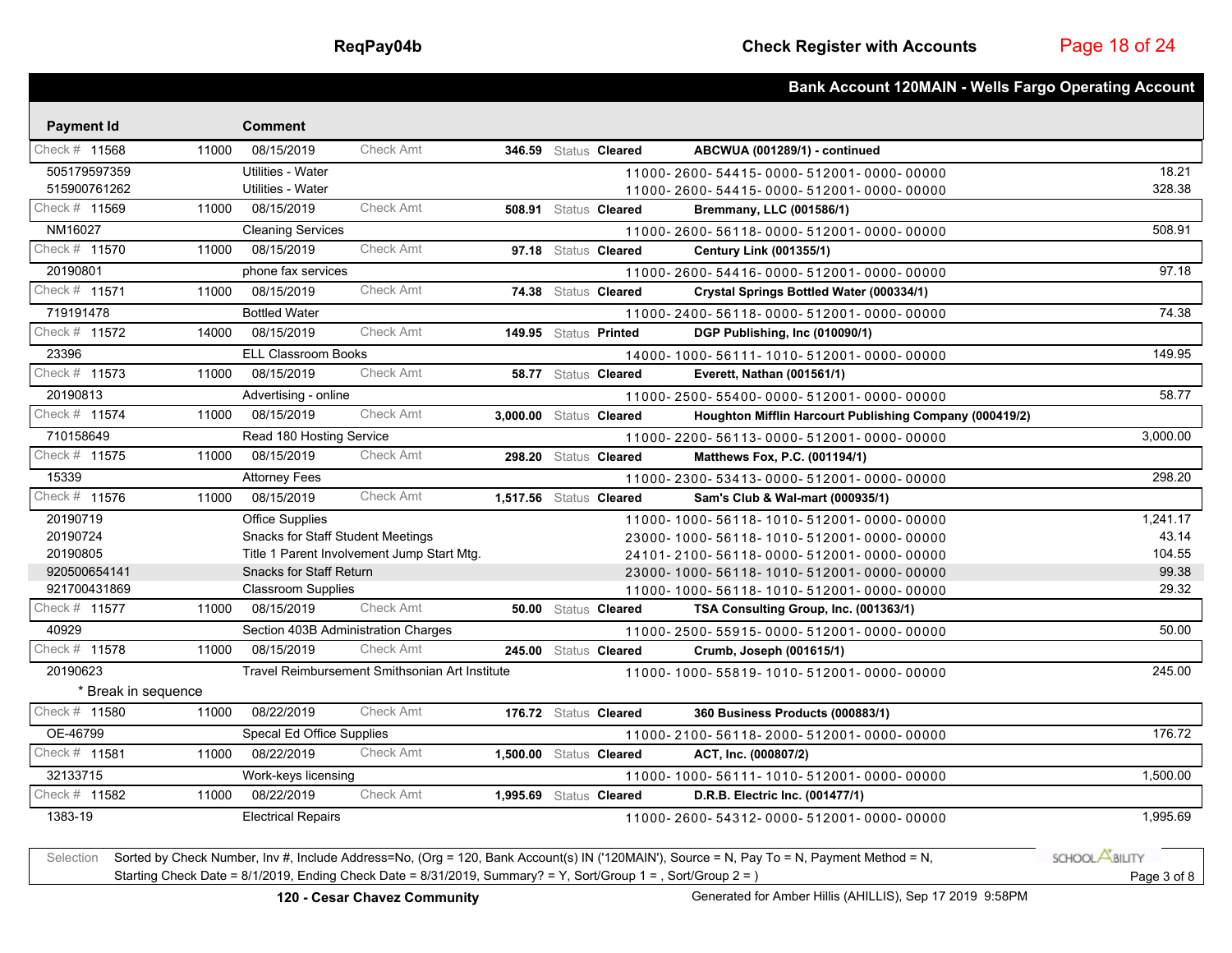|                   |                                                                                                                |                                     |                                                    |                          |                       |                                                                                                                                            | <b>Bank Account 120MAIN - Wells Fargo Operating Account</b> |
|-------------------|----------------------------------------------------------------------------------------------------------------|-------------------------------------|----------------------------------------------------|--------------------------|-----------------------|--------------------------------------------------------------------------------------------------------------------------------------------|-------------------------------------------------------------|
| <b>Payment Id</b> |                                                                                                                | <b>Comment</b>                      |                                                    |                          |                       |                                                                                                                                            |                                                             |
| Check # 11583     | 11000                                                                                                          | 08/22/2019                          | <b>Check Amt</b>                                   |                          | 140.24 Status Cleared | LaBarge Landscape (010003/1)                                                                                                               |                                                             |
| 39548             |                                                                                                                | <b>Monthly Landscaping Services</b> |                                                    |                          |                       | 11000-2600-54312-0000-512001-0000-00000                                                                                                    | 140.24                                                      |
| Check # 11584     | 11000                                                                                                          | 08/22/2019                          | <b>Check Amt</b>                                   |                          | 50.00 Status Printed  | <b>Makayla Hieb (010093/1)</b>                                                                                                             |                                                             |
| 003               |                                                                                                                | guest poet                          |                                                    |                          |                       | 11000-1000-55915-1010-512001-0000-00000                                                                                                    | 50.00                                                       |
| Check # 11585     | 11000                                                                                                          | 08/22/2019                          | <b>Check Amt</b>                                   |                          | 146.39 Status Cleared | Matthews Fox, P.C. (001194/1)                                                                                                              |                                                             |
| 15304             |                                                                                                                | <b>Attorney Fees</b>                |                                                    |                          |                       | 11000-2300-53413-0000-512001-0000-00000                                                                                                    | 146.39                                                      |
| Check # 11586     | 11000                                                                                                          | 08/22/2019                          | <b>Check Amt</b>                                   | 2,908.65 Status Cleared  |                       | PNM (000528/1)                                                                                                                             |                                                             |
| 20190819          |                                                                                                                | Utilities - Electricity             |                                                    |                          |                       | 11000-2600-54411-0000-512001-0000-00000                                                                                                    | 2,908.65                                                    |
| Check # 11587     | 24101                                                                                                          | 08/22/2019                          | <b>Check Amt</b>                                   |                          | 853.10 Status Cleared | Swivl, Inc. (010091/1)                                                                                                                     |                                                             |
| IVT11340          |                                                                                                                | <b>Classroom Recorder</b>           |                                                    |                          |                       | 24101-1000-56118-1010-512001-0000-00000                                                                                                    | 853.10                                                      |
| Check # 11588     | 24101                                                                                                          | 08/22/2019                          | <b>Check Amt</b>                                   |                          | 292.28 Status Cleared | Teeyanee Williams (010095/1)                                                                                                               |                                                             |
| DP20-00001        |                                                                                                                |                                     | Reimbursement for medical premiums                 |                          |                       | 24101-1000-52311-0000-512001-0000-00000                                                                                                    | 272.87                                                      |
| DP20-00002        |                                                                                                                | Reimbursement for life premium      |                                                    |                          |                       | 24101-1000-52312-0000-512001-0000-00000                                                                                                    | 1.18                                                        |
| DP20-00003        |                                                                                                                | Reimbursement for dental premium    |                                                    |                          |                       | 24101-1000-52313-0000-512001-0000-00000                                                                                                    | 10.90                                                       |
| DP20-00004        |                                                                                                                | Reimbursement for disability        |                                                    |                          |                       | 24101-1000-52315-0000-512001-0000-00000                                                                                                    | 4.83                                                        |
| DP20-00005        |                                                                                                                | Reimbursement for vision premium    |                                                    |                          |                       | 24101-1000-52314-0000-512001-0000-00000                                                                                                    | 2.50                                                        |
| Check # 11589     | 23000                                                                                                          | 08/22/2019                          | Check Amt                                          |                          | 167.45 Status Cleared | Twisters (001445/1)                                                                                                                        |                                                             |
| 1249              |                                                                                                                |                                     | Luch for Staff for Student Registration on 7/25/19 |                          |                       | 23000-1000-56118-1010-512001-0000-00000                                                                                                    | 167.45                                                      |
| Check # 11590     | 11000                                                                                                          | 08/29/2019                          | <b>Check Amt</b>                                   |                          | 313.51 Status Printed | ACR LLC (001267/2)                                                                                                                         |                                                             |
| 4646              |                                                                                                                | <b>STARs</b>                        |                                                    |                          |                       | 11000-2100-55915-0000-512001-0000-00000                                                                                                    | 313.51                                                      |
| Check # 11591     | 11000                                                                                                          | 08/29/2019                          | <b>Check Amt</b>                                   |                          | 230.05 Status Printed | Albert Sanchez Paradise Tours Inc. (000250/1)                                                                                              |                                                             |
| 3667AS            |                                                                                                                | Bus to CNM 8/30/19                  |                                                    |                          |                       | 11000-1000-55817-1010-512001-0000-00000                                                                                                    | 230.05                                                      |
| Check # 11592     | 11000                                                                                                          | 08/29/2019                          | Check Amt                                          |                          | 674.98 Status Printed | Arness, Tani (000696/1)                                                                                                                    |                                                             |
| 20190826          |                                                                                                                | Conference registration and airfare |                                                    |                          |                       | 11000-2400-55813-0000-512001-0000-00000                                                                                                    | 674.98                                                      |
| Check # 11593     | 11000                                                                                                          | 08/29/2019                          | <b>Check Amt</b>                                   |                          | 304.38 Status Printed | Beyond the Blackboard (010088/1)                                                                                                           |                                                             |
| 2-059310          |                                                                                                                | <b>Teacher Gradebooks</b>           |                                                    |                          |                       | 11000-1000-56118-1010-512001-0000-00000                                                                                                    | 304.38                                                      |
| Check # 11594     | 11000                                                                                                          | 08/29/2019                          | Check Amt                                          | 1,751.89 Status Printed  |                       | Bremmany, LLC (001586/1)                                                                                                                   |                                                             |
| NM15838           |                                                                                                                | <b>Cleaning Services</b>            |                                                    |                          |                       | 11000-2600-55915-0000-512001-0000-00000                                                                                                    | 1,559.23                                                    |
|                   |                                                                                                                |                                     |                                                    |                          |                       | 11000-2600-56118-0000-512001-0000-00000                                                                                                    | 192.66                                                      |
| Check # 11595     | 11000                                                                                                          | 08/29/2019                          | <b>Check Amt</b>                                   | 38,457.70 Status Cleared |                       | <b>CCCS Education Foundation (001285/1)</b>                                                                                                |                                                             |
| 77                |                                                                                                                | <b>Monthly Rent</b>                 |                                                    |                          |                       | 11000-2600-54610-0000-512001-0000-00000                                                                                                    | 38,457.70                                                   |
| Check # 11596     | 11000                                                                                                          | 08/29/2019                          | <b>Check Amt</b>                                   |                          | 625.96 Status Printed | <b>Century Link (001355/1)</b>                                                                                                             |                                                             |
| 1475030909        |                                                                                                                | phone fax services                  |                                                    |                          |                       | 11000-2600-54416-0000-512001-0000-00000                                                                                                    | 625.96                                                      |
| Check # 11597     | 11000                                                                                                          | 08/29/2019                          | <b>Check Amt</b>                                   | 10,048.56 Status Printed |                       | CliftonLarsonAllen LLP (901009/1)                                                                                                          |                                                             |
| 2222050           |                                                                                                                | <b>Audit Services</b>               |                                                    |                          |                       | 11000-2300-53411-0000-512001-0000-00000                                                                                                    | 10,048.56                                                   |
| Selection         |                                                                                                                |                                     |                                                    |                          |                       | Sorted by Check Number, Inv #, Include Address=No, (Org = 120, Bank Account(s) IN ('120MAIN'), Source = N, Pay To = N, Payment Method = N, | SCHOOL <b>ABILITY</b>                                       |
|                   | Starting Check Date = 8/1/2019, Ending Check Date = 8/31/2019, Summary? = Y, Sort/Group 1 = , Sort/Group 2 = ) |                                     |                                                    |                          |                       |                                                                                                                                            | Page 4 of 8                                                 |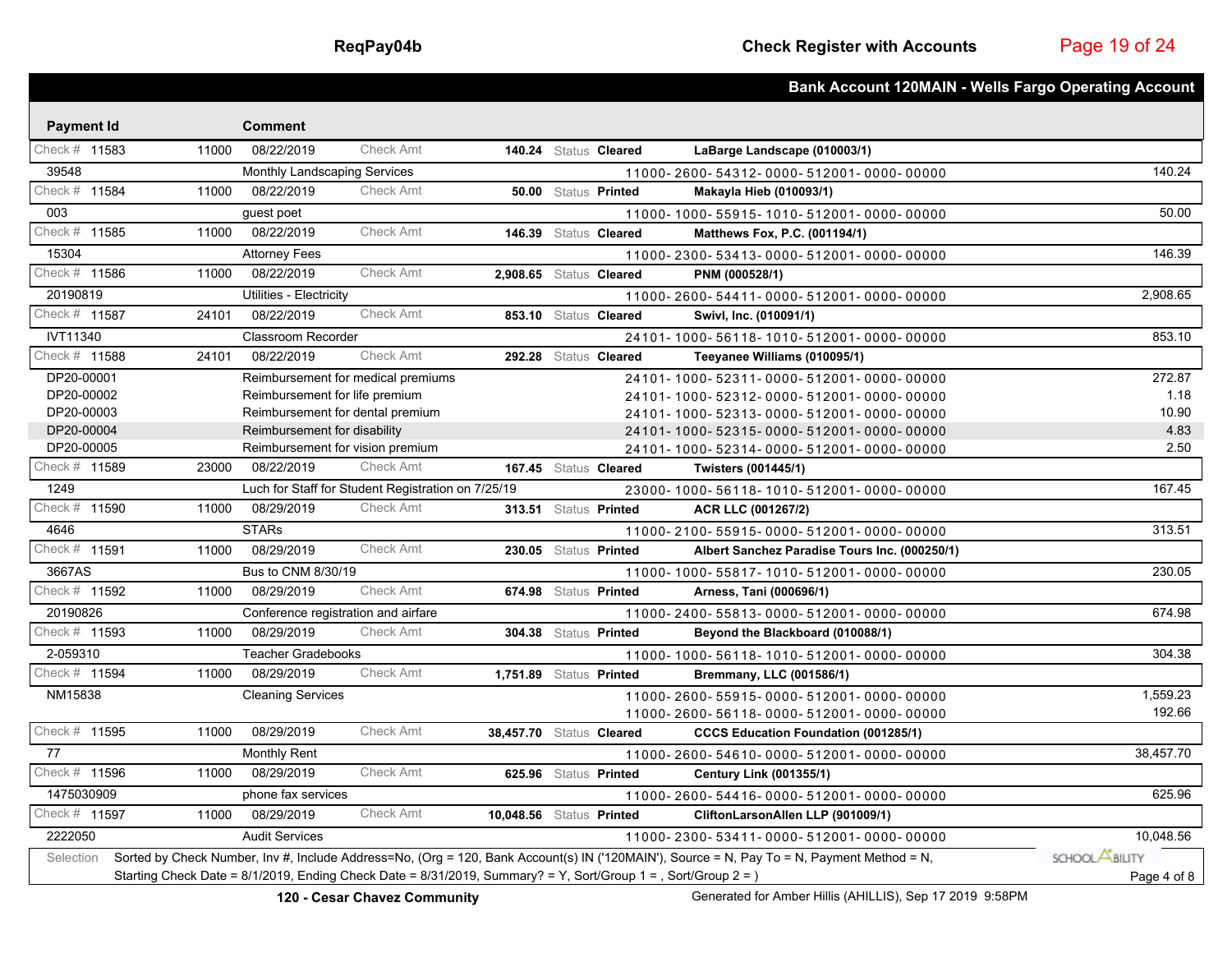Page 20 of 24

|                        |       |                 |                                    |              |                               | <b>Bank Account 120MAIN - Wells Fargo Operating Account</b> |          |
|------------------------|-------|-----------------|------------------------------------|--------------|-------------------------------|-------------------------------------------------------------|----------|
|                        |       |                 |                                    |              |                               |                                                             |          |
| <b>Payment Id</b>      |       | <b>Comment</b>  |                                    |              |                               |                                                             |          |
| Check # 11598          | 31400 | 08/29/2019      | Check Amt                          |              | 2,595.00 Status Printed       | Code 3 Service, LLC (010085/1)                              |          |
| 190708                 |       | Radios          |                                    |              |                               | 31400-4000-57332-0000-512001-0000-00000                     | 2,595.00 |
| Check # 11599          | 11000 | 08/29/2019      | Check Amt                          |              | 32.66 Status Printed          | New Mexico Gas Company (001288/1)                           |          |
| 20190819               |       | Utilities - Gas |                                    |              |                               | 11000-2600-54412-0000-512001-0000-00000                     | 32.66    |
| Check # 11600          | 11000 | 08/29/2019      | Check Amt                          |              | 223.30 Status Printed         | White Stone Communications (010017/1)                       |          |
| 19-08-13               |       |                 | Telephone System Service Agreement |              |                               | 11000-2600-55915-0000-512001-0000-00000                     | 223.30   |
| <b>Number of Items</b> |       | 55              |                                    | 118,702.67   |                               |                                                             |          |
|                        |       |                 |                                    |              | 2020 FUND-OBJ Expense Summary |                                                             |          |
|                        |       |                 |                                    | 11000-11011* |                               | 105,528.31-                                                 |          |
|                        |       |                 |                                    | 11000-23123  | 334.60                        |                                                             |          |
|                        |       |                 |                                    | 11000-23124  | 2,771.61                      |                                                             |          |
|                        |       |                 |                                    | 11000-23125  | 15,655.28                     |                                                             |          |
|                        |       |                 |                                    | 11000-23142  | 1,713.48                      |                                                             |          |
|                        |       |                 |                                    | 11000-23147  | 2,150.00                      |                                                             |          |
|                        |       |                 |                                    | 11000-53411  | 10,048.56                     |                                                             |          |
|                        |       |                 |                                    | 11000-53413  | 444.59                        |                                                             |          |
|                        |       |                 |                                    | 11000-53414  | 10,747.04                     |                                                             |          |
|                        |       |                 |                                    | 11000-53711  | 44.00                         |                                                             |          |
|                        |       |                 |                                    | 11000-54312  | 2,850.39                      |                                                             |          |
|                        |       |                 |                                    | 11000-54411  | 2,908.65                      |                                                             |          |
|                        |       |                 |                                    | 11000-54412  | 38.91                         |                                                             |          |
|                        |       |                 |                                    | 11000-54415  | 474.84                        |                                                             |          |
|                        |       |                 |                                    | 11000-54416  | 1,716.56                      |                                                             |          |
|                        |       |                 |                                    | 11000-54610  | 38,457.70                     |                                                             |          |
|                        |       |                 |                                    | 11000-54620  | 1,589.40                      |                                                             |          |
|                        |       |                 |                                    | 11000-55400  | 58.77                         |                                                             |          |
|                        |       |                 |                                    | 11000-55813  | 674.98                        |                                                             |          |
|                        |       |                 |                                    | 11000-55817  | 230.05                        |                                                             |          |
|                        |       |                 |                                    | 11000-55819  | 245.00                        |                                                             |          |
|                        |       |                 |                                    | 11000-55915  | 3,536.64                      |                                                             |          |
|                        |       |                 |                                    | 11000-56111  | 1,500.00                      |                                                             |          |
|                        |       |                 |                                    | 11000-56113  | 3,000.00                      |                                                             |          |
|                        |       |                 |                                    | 11000-56118  | 4,337.26                      |                                                             |          |

Selection Sorted by Check Number, Inv #, Include Address=No, (Org = 120, Bank Account(s) IN ('120MAIN'), Source = N, Pay To = N, Payment Method = N, Starting Check Date = 8/1/2019, Ending Check Date = 8/31/2019, Summary? = Y, Sort/Group 1 = , Sort/Group 2 = ) Page 5 of 8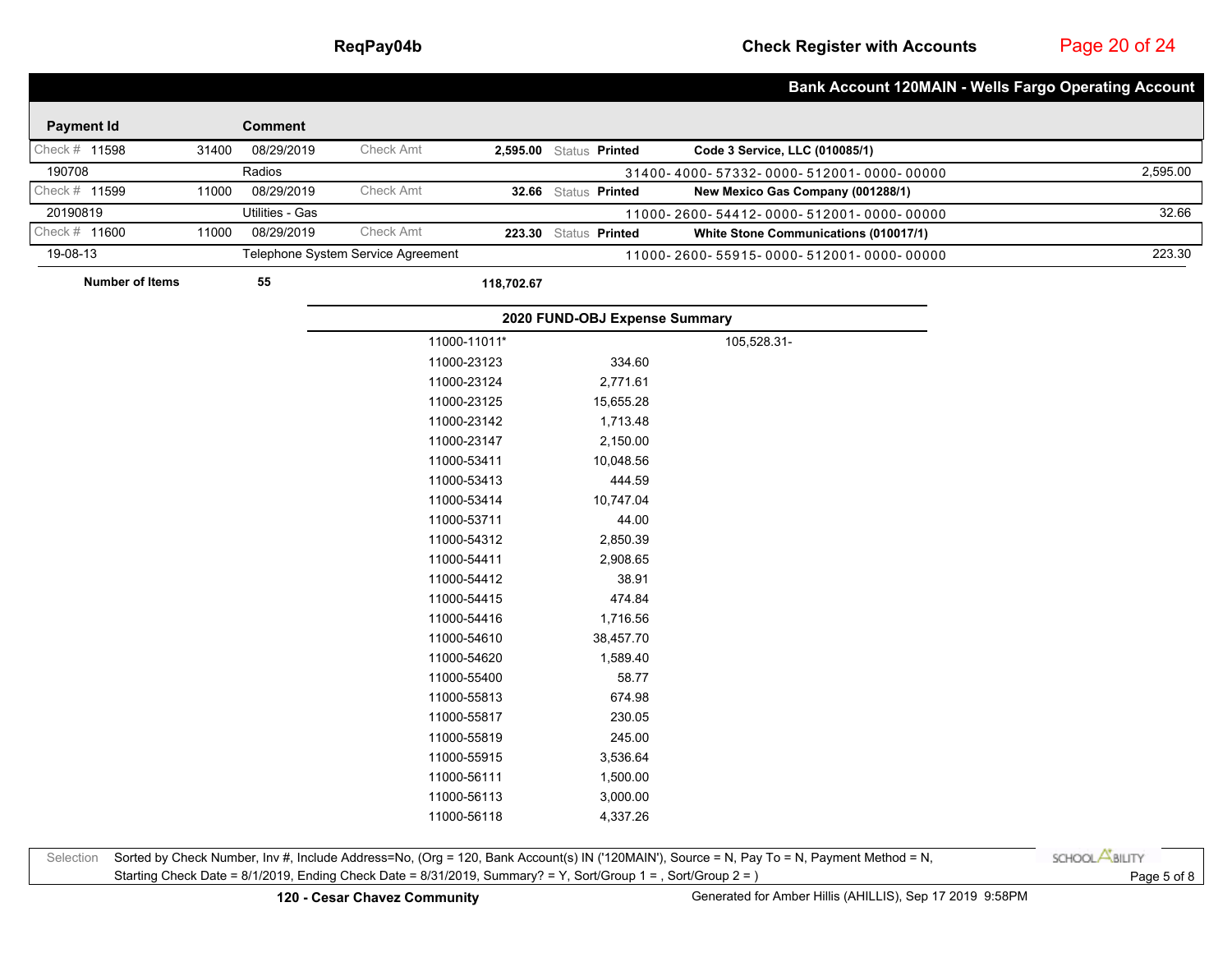# Page 21 of 24

|                       | 2020 FUND-OBJ Expense Summary (continued) |             |  |  |  |  |
|-----------------------|-------------------------------------------|-------------|--|--|--|--|
| Totals for Fund 11000 | 105,528.31                                | 105,528.31- |  |  |  |  |
| 14000-11011*          |                                           | 7,649.95-   |  |  |  |  |
| 14000-56109           | 7,500.00                                  |             |  |  |  |  |
| 14000-56111           | 149.95                                    |             |  |  |  |  |
| Totals for Fund 14000 | 7,649.95                                  | 7,649.95-   |  |  |  |  |
| 23000-11011*          |                                           | 530.42-     |  |  |  |  |
| 23000-56116           | 220.45                                    |             |  |  |  |  |
| 23000-56118           | 309.97                                    |             |  |  |  |  |
| Totals for Fund 23000 | 530.42                                    | 530.42-     |  |  |  |  |
| 24101-11011*          |                                           | 2,037.81-   |  |  |  |  |
| 24101-23125           | 733.46                                    |             |  |  |  |  |
| 24101-23142           | 54.42                                     |             |  |  |  |  |
| 24101-52311           | 272.87                                    |             |  |  |  |  |
| 24101-52312           | 1.18                                      |             |  |  |  |  |
| 24101-52313           | 10.90                                     |             |  |  |  |  |
| 24101-52314           | 2.50                                      |             |  |  |  |  |
| 24101-52315           | 4.83                                      |             |  |  |  |  |
| 24101-56118           | 957.65                                    |             |  |  |  |  |
| Totals for Fund 24101 | 2,037.81                                  | 2,037.81-   |  |  |  |  |
| 24106-11011*          |                                           | 349.42-     |  |  |  |  |
| 24106-23125           | 343.70                                    |             |  |  |  |  |
| 24106-23142           | 5.72                                      |             |  |  |  |  |
| Totals for Fund 24106 | 349.42                                    | 349.42-     |  |  |  |  |
| 24154-11011*          |                                           | 11.76-      |  |  |  |  |
| 24154-23142           | 11.76                                     |             |  |  |  |  |
| Totals for Fund 24154 | 11.76                                     | 11.76-      |  |  |  |  |
| 31400-11011*          |                                           | 2,595.00-   |  |  |  |  |
| 31400-57332           | 2,595.00                                  |             |  |  |  |  |
| Totals for Fund 31400 | 2,595.00                                  | 2,595.00-   |  |  |  |  |
|                       | 118,702.67                                | 118,702.67- |  |  |  |  |
|                       |                                           |             |  |  |  |  |

Selection Sorted by Check Number, Inv #, Include Address=No, (Org = 120, Bank Account(s) IN ('120MAIN'), Source = N, Pay To = N, Payment Method = N, Starting Check Date = 8/1/2019, Ending Check Date = 8/31/2019, Summary? = Y, Sort/Group 1 = , Sort/Group 2 = ) Page 6 of 8